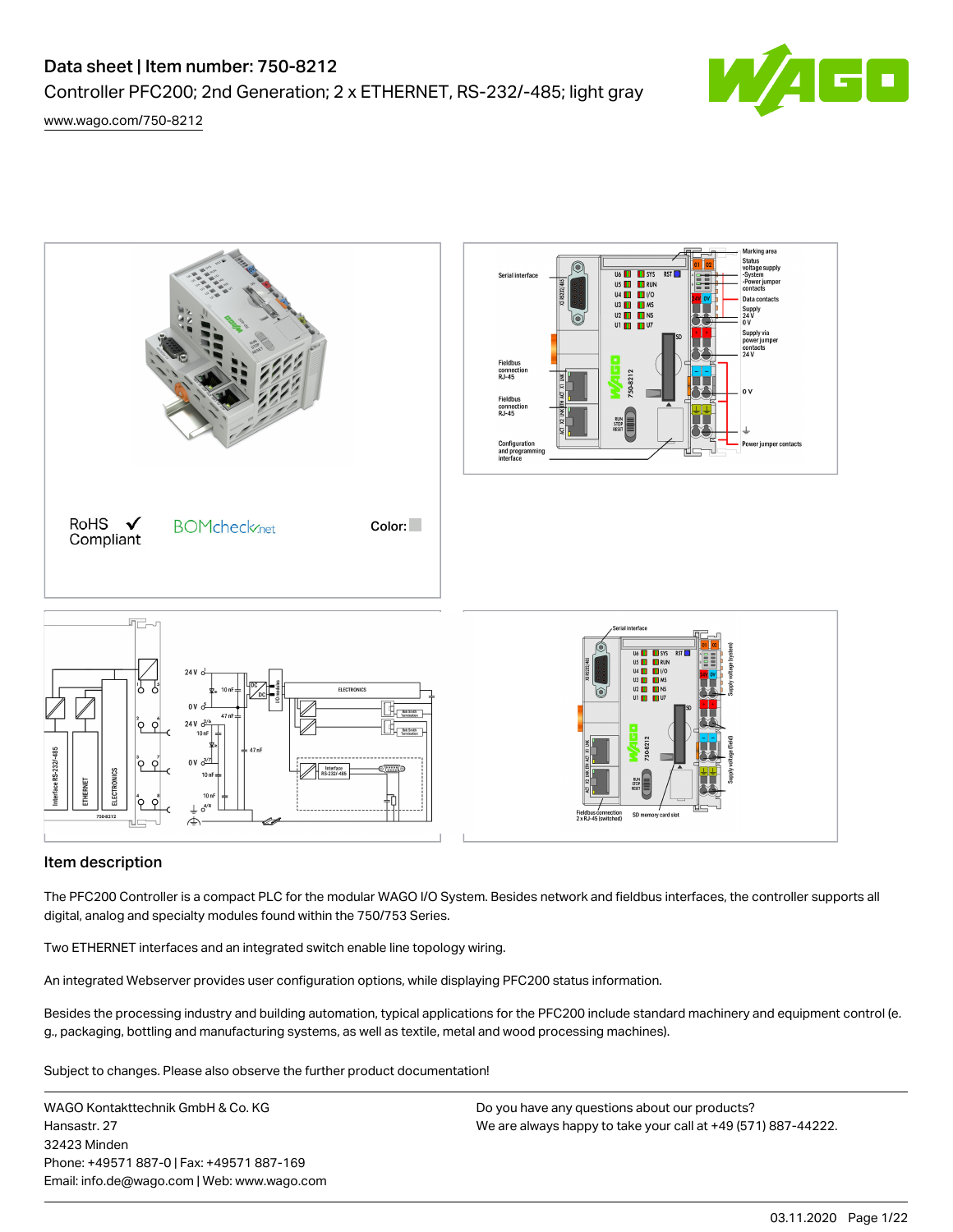[www.wago.com/750-8212](http://www.wago.com/750-8212)



Programming per IEC 61131-3

- **Programmable via WAGO-I/O-PRO V2.3 or e!COCKPIT**
- $\blacksquare$ Direct connection of WAGO I/O Modules
- $\blacksquare$ 2 x ETHERNET (configurable), RS-232/485
- $\blacksquare$ Linux operating system with RT‐Preempt patch
- $\blacksquare$ Configuration via CODESYS, e!COCKPIT or Web-Based Management interface
- $\blacksquare$ Maintenance-free

### Data Technical Data

| Communication                         | Modbus (TCP, UDP)<br>Ethernet<br>Modbus RTU<br>RS-232 serial interface<br>RS-485 Serial Interface                                                                        |
|---------------------------------------|--------------------------------------------------------------------------------------------------------------------------------------------------------------------------|
|                                       | EtherNet/IPTM Adapter (slave), library for e!RUNTIME<br>EtherCAT Master, requires an additional license<br><b>MQTT</b>                                                   |
| ETHERNET protocols                    | <b>DHCP</b><br><b>DNS</b><br><b>NTP</b><br><b>FTP</b><br><b>FTPS</b><br><b>SNMP</b><br><b>HTTP</b><br><b>HTTPS</b><br><b>SSH</b>                                         |
| Visualization                         | Web Visu                                                                                                                                                                 |
| Operating system                      | Real-time Linux (with RT-Preempt patch)                                                                                                                                  |
| CPU                                   | Cortex A8; 1 GHz                                                                                                                                                         |
| Programming languages per IEC 61131-3 | Instruction List (IL)<br>Ladder Diagram (LD)<br>Function Block Diagram (FBD), Continuous Function Chart (CFC)<br>Structured Text (ST)<br>Sequential Function Chart (SFC) |
| Programming environment               | e!COCKPIT (based on CODESYS V3)<br>WAGO-I/O-PRO V2.3 (based on CODESYS V2.3)                                                                                             |
| Configuration options                 | e!COCKPIT<br>WAGO-I/O-CHECK<br>Web-based management<br>e!RUNTIME Library<br><b>CODESYS Library</b>                                                                       |

Subject to changes. Please also observe the further product documentation!

WAGO Kontakttechnik GmbH & Co. KG Hansastr. 27 32423 Minden Phone: +49571 887-0 | Fax: +49571 887-169 Email: info.de@wago.com | Web: www.wago.com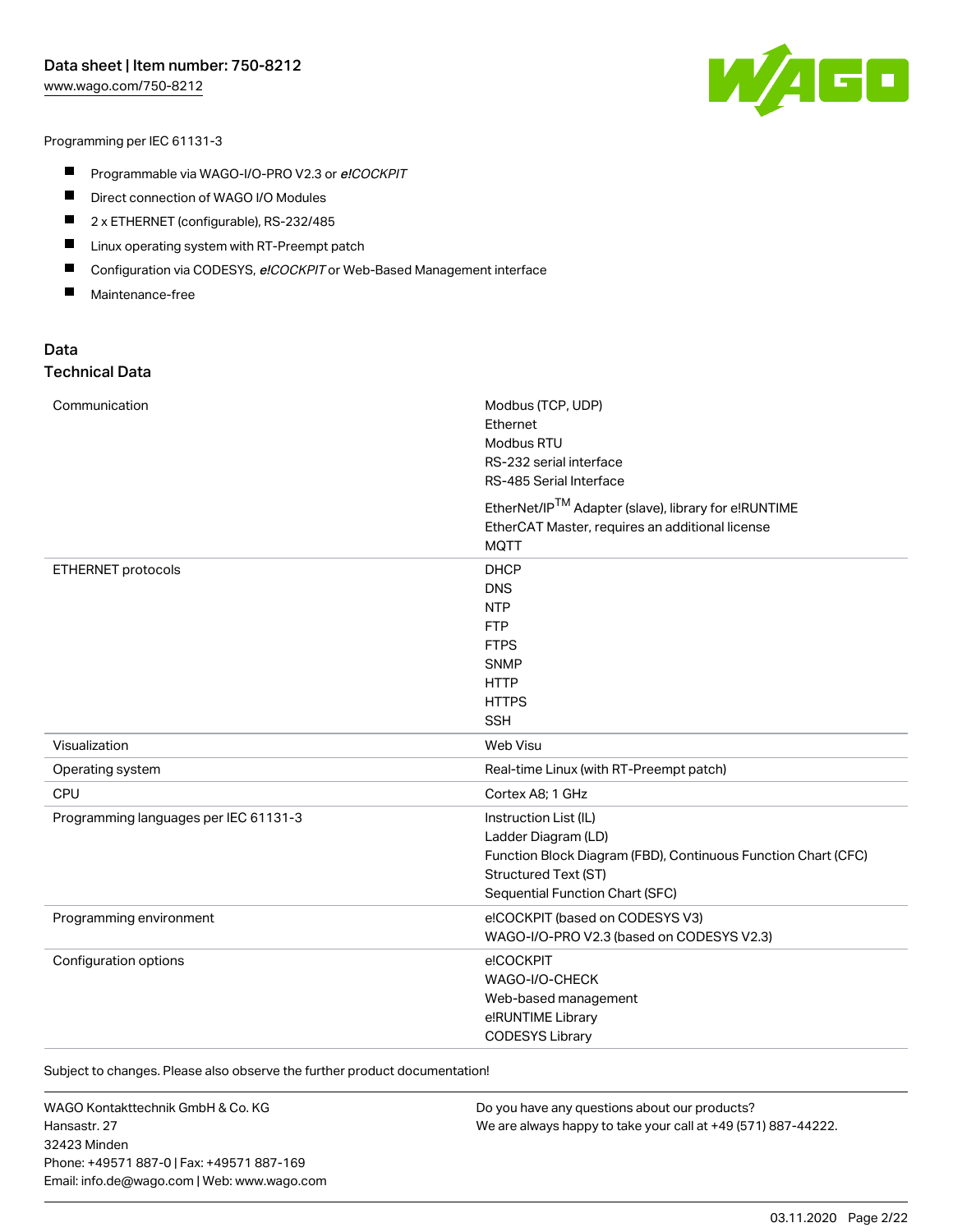[www.wago.com/750-8212](http://www.wago.com/750-8212)



| Baud rate (communication/fieldbus 1)              | 10/100 Mbit/s                                                                                                                                                                                                                  |  |
|---------------------------------------------------|--------------------------------------------------------------------------------------------------------------------------------------------------------------------------------------------------------------------------------|--|
| <b>Baud rate</b>                                  | ETHERNET: 10/100 Mbit/s                                                                                                                                                                                                        |  |
| Transmission medium (communication/fieldbus)      | ETHERNET: Twisted Pair S-UTP; 100 $\Omega$ ; Cat. 5; 100 m maximum<br>cable length                                                                                                                                             |  |
| Main memory (RAM)                                 | 512 MB                                                                                                                                                                                                                         |  |
| Internal memory (flash)                           | 4096 MB                                                                                                                                                                                                                        |  |
| Non-volatile hardware memory                      | 128 Kbytes                                                                                                                                                                                                                     |  |
| Program memory                                    | CODESYS V2: 16 MB; e!RUNTIME: 32 MB                                                                                                                                                                                            |  |
| Data memory                                       | CODESYS V2: 64 MB; e!RUNTIME: 128 MB                                                                                                                                                                                           |  |
| Non-volatile software memory                      | 128 Kbytes                                                                                                                                                                                                                     |  |
| Non-volatile software memory                      | 128. Kbytes                                                                                                                                                                                                                    |  |
| Memory card type                                  | SD and SDHC up to 32 GB (All guaranteed properties are only valid<br>in connection with the WAGO memory card.)                                                                                                                 |  |
| Memory card slot                                  | Push-push mechanism; Cover lid (sealable)                                                                                                                                                                                      |  |
| Number of modules per node (max.)                 | 250                                                                                                                                                                                                                            |  |
| Number of modules without a bus extension (max.)  | 64                                                                                                                                                                                                                             |  |
| Input and output (internal) process image (max.)  | 1000 Worte/1000 Worte                                                                                                                                                                                                          |  |
| Input and output (MODBUS) process image (max.)    | CODESYS V2: 1000 Worte/1000 Worte; e!RUNTIME: 32000 Worte<br>/32000 Worte                                                                                                                                                      |  |
| Indicators                                        | LED (SYS, RUN, I/O, U1  U7) red/green/orange: Status of system,<br>program, local data bus, status programmable by user (can be used<br>via CODESYS library); LED (A, B) green: Status of system power<br>supply, field supply |  |
| Supply voltage (system)                           | DC 24 V (-25  +30 %); via pluggable connector (CAGE CLAMP <sup>®</sup><br>connection)                                                                                                                                          |  |
| Input current (typ.) at nominal load (24 V)       | 550 mA                                                                                                                                                                                                                         |  |
| Total current (system supply)                     | 1.700 mA                                                                                                                                                                                                                       |  |
| Supply voltage (field)                            | DC 24 V (-25  +30 %); via power jumper contacts                                                                                                                                                                                |  |
| Current carrying capacity (power jumper contacts) | 10A                                                                                                                                                                                                                            |  |
| Number of outgoing power jumper contacts          | 3                                                                                                                                                                                                                              |  |
| Isolation                                         | 500 V system/field                                                                                                                                                                                                             |  |

## Connection data

| Connection technology: communication/fieldbus | Modbus TCP/UDP: 2 x RJ-45: Modbus RTU: 1 x D-sub 9 socket: RS-<br>232 serial interface: 1 x D-sub 9 socket: RS-485 serial interface: 1 x<br>D-sub 9 socket |
|-----------------------------------------------|------------------------------------------------------------------------------------------------------------------------------------------------------------|
| Connection technology: system supply          | 2 x CAGF CLAMP                                                                                                                                             |
| Connection technology: field supply           | 6 x CAGE CLAMP                                                                                                                                             |
| Connection type (1)                           | System/field supply                                                                                                                                        |

Subject to changes. Please also observe the further product documentation!

WAGO Kontakttechnik GmbH & Co. KG Hansastr. 27 32423 Minden Phone: +49571 887-0 | Fax: +49571 887-169 Email: info.de@wago.com | Web: www.wago.com Do you have any questions about our products? We are always happy to take your call at +49 (571) 887-44222.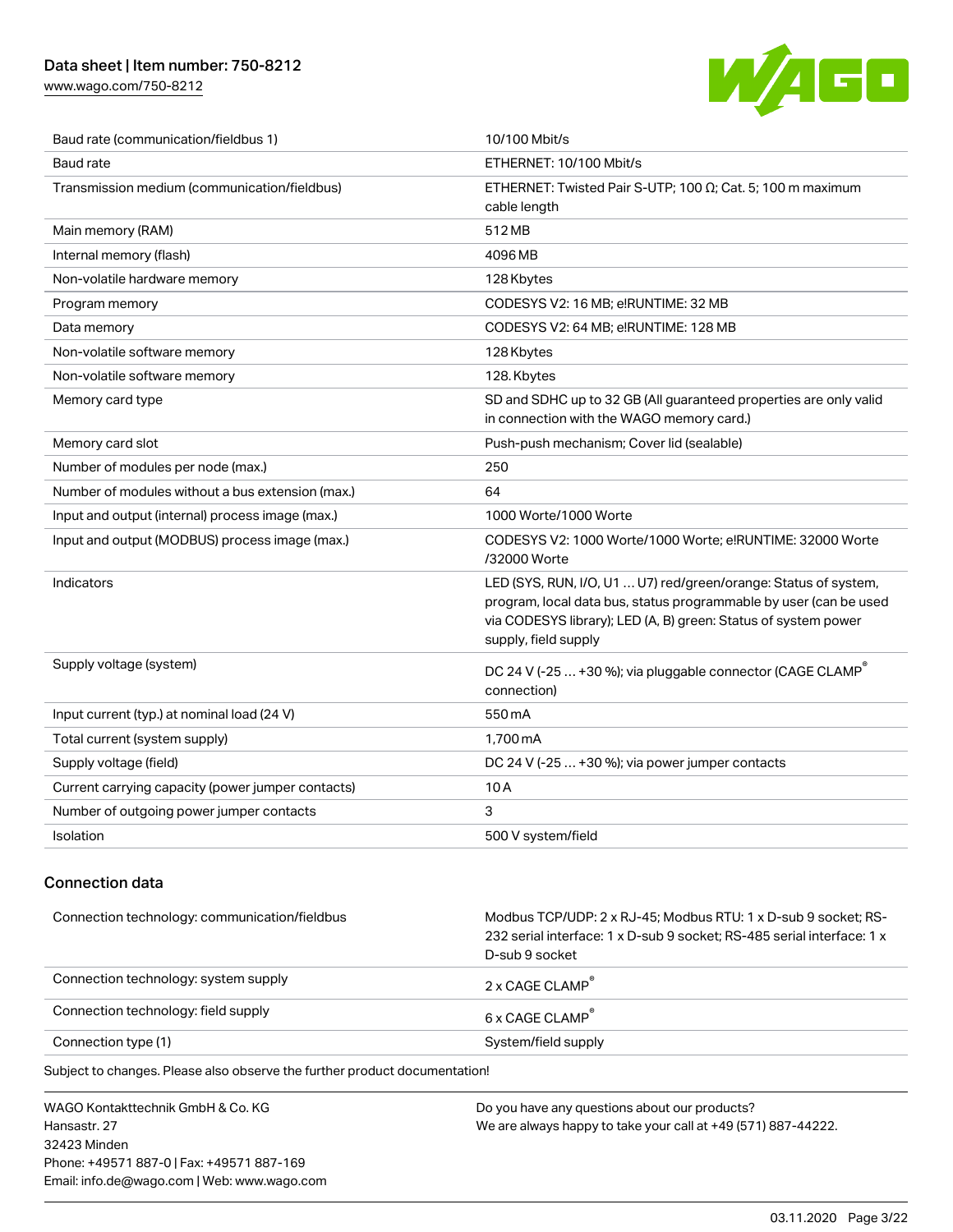[www.wago.com/750-8212](http://www.wago.com/750-8212)



| Solid conductor                             | $0.082.5$ mm <sup>2</sup> / 28  14 AWG |
|---------------------------------------------|----------------------------------------|
| Fine-stranded conductor                     | $0.082.5$ mm <sup>2</sup> / 28  14 AWG |
| Strip length                                | 89 mm / 0.31  0.35 inch                |
| Connection technology: Device configuration | 1 x Male connector; 4-pole             |

### Physical data

| Width                             | 78.6 mm / 3.094 inch |
|-----------------------------------|----------------------|
| Height                            | 100 mm / 3.937 inch  |
| Depth                             | 71.9 mm / 2.831 inch |
| Depth from upper edge of DIN-rail | 64.7 mm / 2.547 inch |

### Mechanical data

| Weight             | 213.7 a                      |
|--------------------|------------------------------|
| Color              | light gray                   |
| Housing material   | Polycarbonate, polyamide 6.6 |
| Conformity marking | CЕ                           |

## Environmental Requirements

| Surrounding air temperature (operation)                                | 055 °C                                                                                                           |
|------------------------------------------------------------------------|------------------------------------------------------------------------------------------------------------------|
| Surrounding air temperature (storage)                                  | $-4085 °C$                                                                                                       |
| Protection type                                                        | IP20                                                                                                             |
| Pollution degree (5)                                                   | 2 per IEC 61131-2                                                                                                |
| Operating altitude                                                     | without temperature derating: 0  2000 m; with temperature<br>derating: 2000  5000 m (0.5 K/100 m); 5000 m (max.) |
| Relative humidity (without condensation)                               | 95%                                                                                                              |
| Mounting position                                                      | any                                                                                                              |
| Mounting type                                                          | DIN-35 rail                                                                                                      |
| Vibration resistance                                                   | 4g per IEC 60068-2-6                                                                                             |
| Shock resistance                                                       | 15g per IEC 60068-2-27                                                                                           |
| EMC immunity to interference                                           | per EN 61000-6-2, marine applications                                                                            |
| <b>EMC</b> emission of interference                                    | per EN 61000-6-3, marine applications                                                                            |
| Exposure to pollutants                                                 | Per IEC 60068-2-42 and IEC 60068-2-43                                                                            |
| Permissible $H_2S$ contaminant concentration at a relative humidity 75 | 10 ppm                                                                                                           |
| $\%$                                                                   |                                                                                                                  |
| Permissible $SO2$ contaminant concentration at a relative humidity 75  | 25 ppm                                                                                                           |
| %                                                                      |                                                                                                                  |

Subject to changes. Please also observe the further product documentation!

WAGO Kontakttechnik GmbH & Co. KG Hansastr. 27 32423 Minden Phone: +49571 887-0 | Fax: +49571 887-169 Email: info.de@wago.com | Web: www.wago.com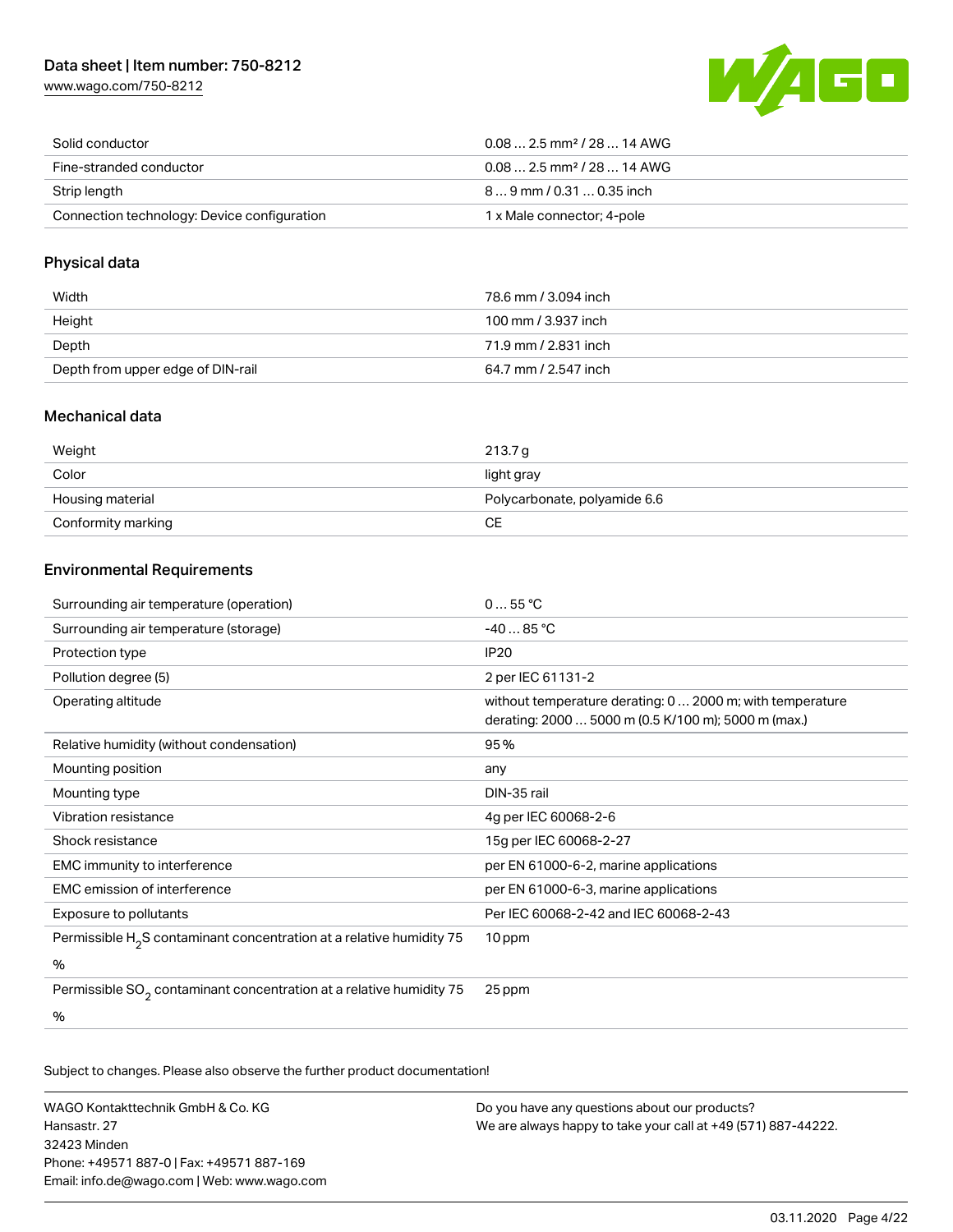

## Commercial data

| Packaging type        | <b>BOX</b>    |
|-----------------------|---------------|
| Country of origin     | DE            |
| <b>GTIN</b>           | 4055143758789 |
| Customs tariff number | 85371091990   |

## Approvals / Certificates

| Ex-Approvals                   |                                                               |                                 |                       |  |
|--------------------------------|---------------------------------------------------------------|---------------------------------|-----------------------|--|
| Logo                           | Approval                                                      | <b>Additional Approval Text</b> | Certificate name      |  |
| $rac{\text{PTB}}{\text{O1O2}}$ | <b>ATEX</b><br><b>TUEV Nord Cert GmbH</b>                     | EN 60079                        | TUEV_14_ATEX_148929_X |  |
| Ex nA IIC T4 Gc                | <b>CCCEx</b><br>CQST/CNEx                                     | CNCA-C23-01                     | 2020312310000213      |  |
| IECEx                          | <b>IECEX</b><br><b>TUEV Nord Cert GmbH</b>                    | IEC 60079-0                     | IECEx_TUN_14.0035_X   |  |
|                                | UL<br>Underwriters Laboratories Inc. (HAZARDOUS<br>LOCATIONS) | UL 121201                       | E198726 Sec.1         |  |
|                                |                                                               |                                 |                       |  |

### Country specific Approvals

|      |                                |                                 | Certificate   |
|------|--------------------------------|---------------------------------|---------------|
| Logo | Approval                       | <b>Additional Approval Text</b> | name          |
|      | КC                             | Article 58-2, Clause 3          | MSIP-         |
|      | National Radio Research Agency |                                 | REM-W43-      |
|      |                                |                                 | <b>PFC750</b> |
|      |                                |                                 |               |
|      |                                |                                 |               |

### Ship Approvals

|      |                             |                                 | Certificate |
|------|-----------------------------|---------------------------------|-------------|
| Logo | Approval                    | <b>Additional Approval Text</b> | name        |
| ABS  | <b>ABS</b>                  | $\overline{\phantom{0}}$        | 19-         |
|      | American Bureau of Shipping |                                 | HG1821926   |

Subject to changes. Please also observe the further product documentation!

WAGO Kontakttechnik GmbH & Co. KG Hansastr. 27 32423 Minden Phone: +49571 887-0 | Fax: +49571 887-169 Email: info.de@wago.com | Web: www.wago.com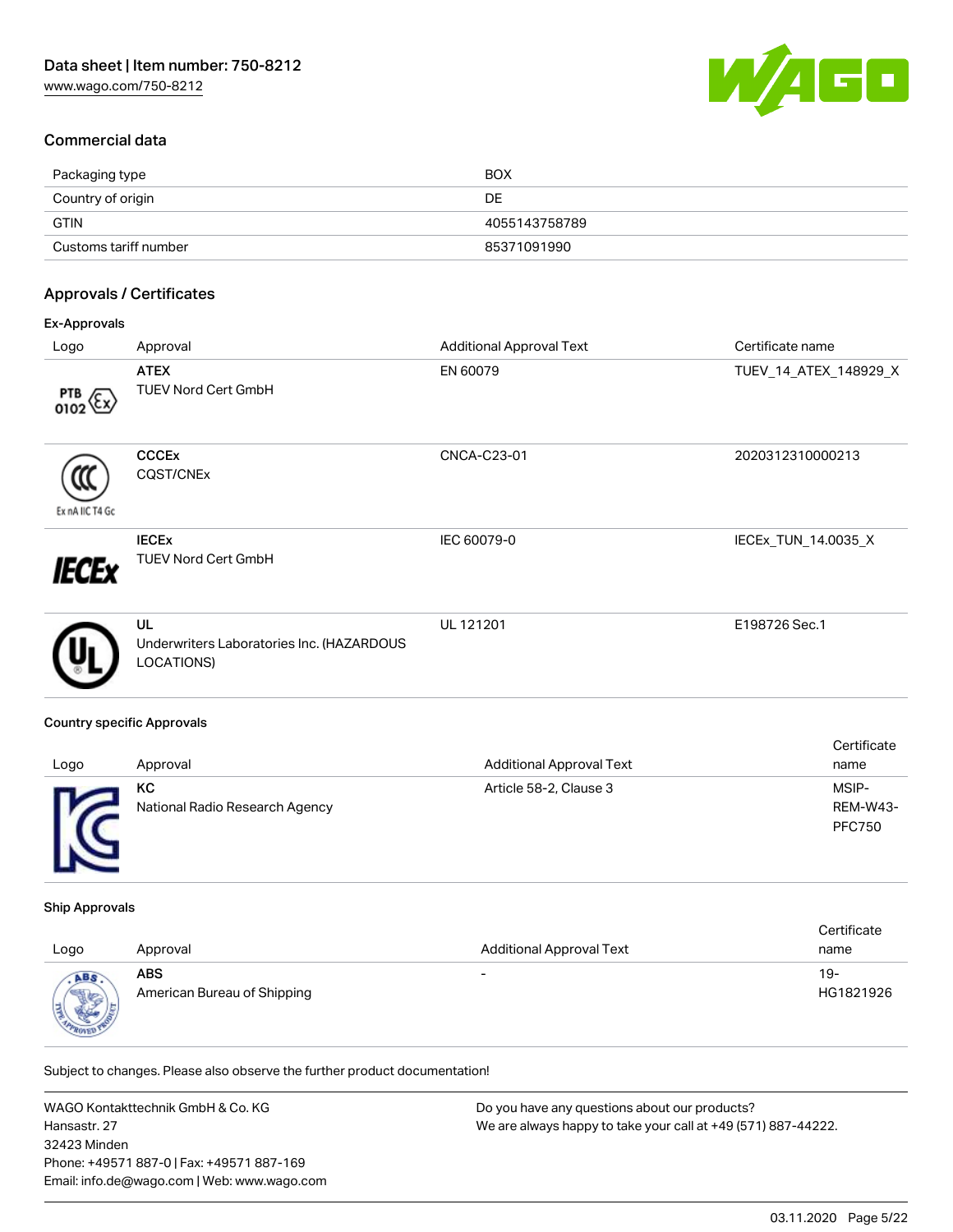

| <b>DNV-GL</b><br><b>MARITIME</b> | <b>DNV GL</b><br>Det Norske Veritas, Germanischer Lloyd | TAA0000194            |
|----------------------------------|---------------------------------------------------------|-----------------------|
| THE APPROV                       | <b>LR</b><br>Lloyds Register                            | 02/20026<br>(E6)      |
|                                  | <b>PRS</b><br>Polski Rejestr Statków                    | TE/2236<br>/880590/19 |

### UL-Approvals

|      |                                          |                                 | Certificate |
|------|------------------------------------------|---------------------------------|-------------|
| Logo | Approval                                 | <b>Additional Approval Text</b> | name        |
|      | UL                                       | UL 61010-2-201                  | E175199     |
| 佂    | Underwriters Laboratories Inc. (ORDINARY |                                 | Sec11       |
|      | LOCATIONS)                               |                                 |             |

### **Counterpart**

### Compatible products

### software

| Item no.: 2759-101/1110-2002<br>e!COCKPIT; Workstation License             | www.wago.com/2759-101<br>/1110-2002 |
|----------------------------------------------------------------------------|-------------------------------------|
| Item no.: 2759-101/1110-2005<br>e!COCKPIT; Multi-User License; 05 pcs      | www.wago.com/2759-101<br>/1110-2005 |
| Item no.: 2759-101/1110-2010<br>e!COCKPIT; Multi-User License; 10 pcs      | www.wago.com/2759-101<br>/1110-2010 |
| Subject to changes. Please also observe the further product documentation! |                                     |

WAGO Kontakttechnik GmbH & Co. KG Hansastr. 27 32423 Minden Phone: +49571 887-0 | Fax: +49571 887-169 Email: info.de@wago.com | Web: www.wago.com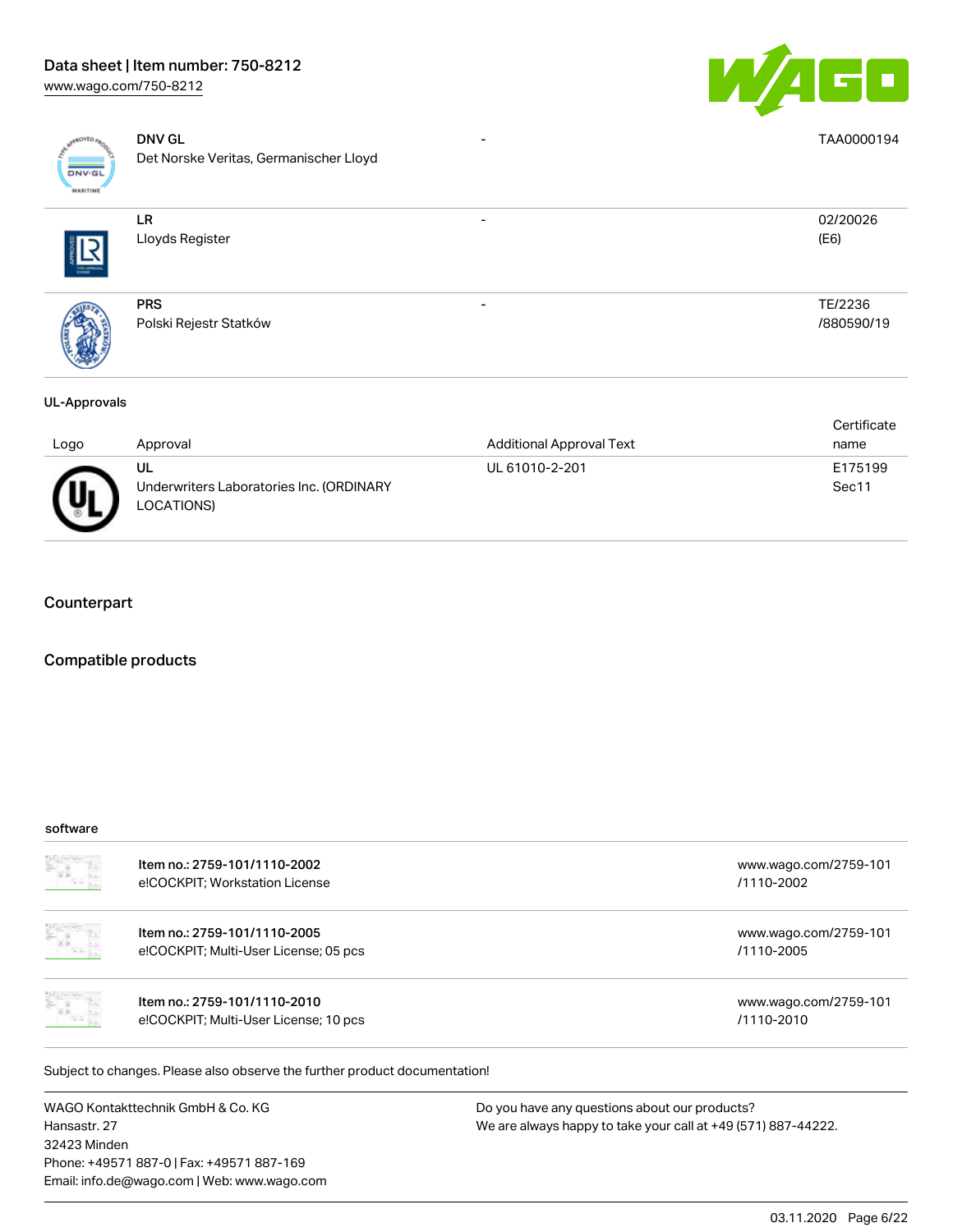

|                          | Item no.: 2759-101/1110-2015<br>e!COCKPIT; Multi-User License; 15 pcs                                               | www.wago.com/2759-101<br>/1110-2015 |
|--------------------------|---------------------------------------------------------------------------------------------------------------------|-------------------------------------|
|                          | Item no.: 2759-101/1110-2020<br>e!COCKPIT; Multi-User License; 20 pcs                                               | www.wago.com/2759-101<br>/1110-2020 |
|                          | Item no.: 2759-101/1110-3000<br>e!COCKPIT; Site License                                                             | www.wago.com/2759-101<br>/1110-3000 |
|                          | Item no.: 2759-101/1110-4000<br>e!COCKPIT; Buy-out License                                                          | www.wago.com/2759-101<br>/1110-4000 |
|                          | Item no.: 2759-203/211-1000<br>Library Power Plant Control; VDE-AR-N 4110 / 4120; Single License; Online activation | www.wago.com/2759-203<br>/211-1000  |
|                          | Item no.: 2759-204/261-1000<br>Application Lighting Management; Single License; Online activation                   | www.wago.com/2759-204<br>/261-1000  |
|                          | Item no.: 2759-206/261-1000<br>Application Energy Data Management; Single License; Online activation                | www.wago.com/2759-206<br>/261-1000  |
| 0 <sup>1</sup>           | Item no.: 2759-207/271-1000<br>Visualization Energy Data Management; Single License; Online activation              | www.wago.com/2759-207<br>/271-1000  |
|                          | Item no.: 2759-208/211-1000<br>Library MTP; Single License; Online activation                                       | www.wago.com/2759-208<br>/211-1000  |
|                          | Item no.: 2759-2101/271-1000<br>Visualization Lighting Management; S; Single License; Online activation             | www.wago.com/2759-2101<br>/271-1000 |
| 원주의                      | Item no.: 2759-2102/271-1000<br>Visualization Lighting Management; M; Single License; Online activation             | www.wago.com/2759-2102<br>/271-1000 |
| 북 25년                    | Item no.: 2759-2103/271-1000<br>Visualization Lighting Management; L; Single License; Online activation             | www.wago.com/2759-2103<br>/271-1000 |
| 7 Martin <mark>da</mark> | Item no.: 2759-2110/261-1000<br>Application flexROOM; Single License; Online activation                             | www.wago.com/2759-2110<br>/261-1000 |

Subject to changes. Please also observe the further product documentation!

WAGO Kontakttechnik GmbH & Co. KG Hansastr. 27 32423 Minden Phone: +49571 887-0 | Fax: +49571 887-169 Email: info.de@wago.com | Web: www.wago.com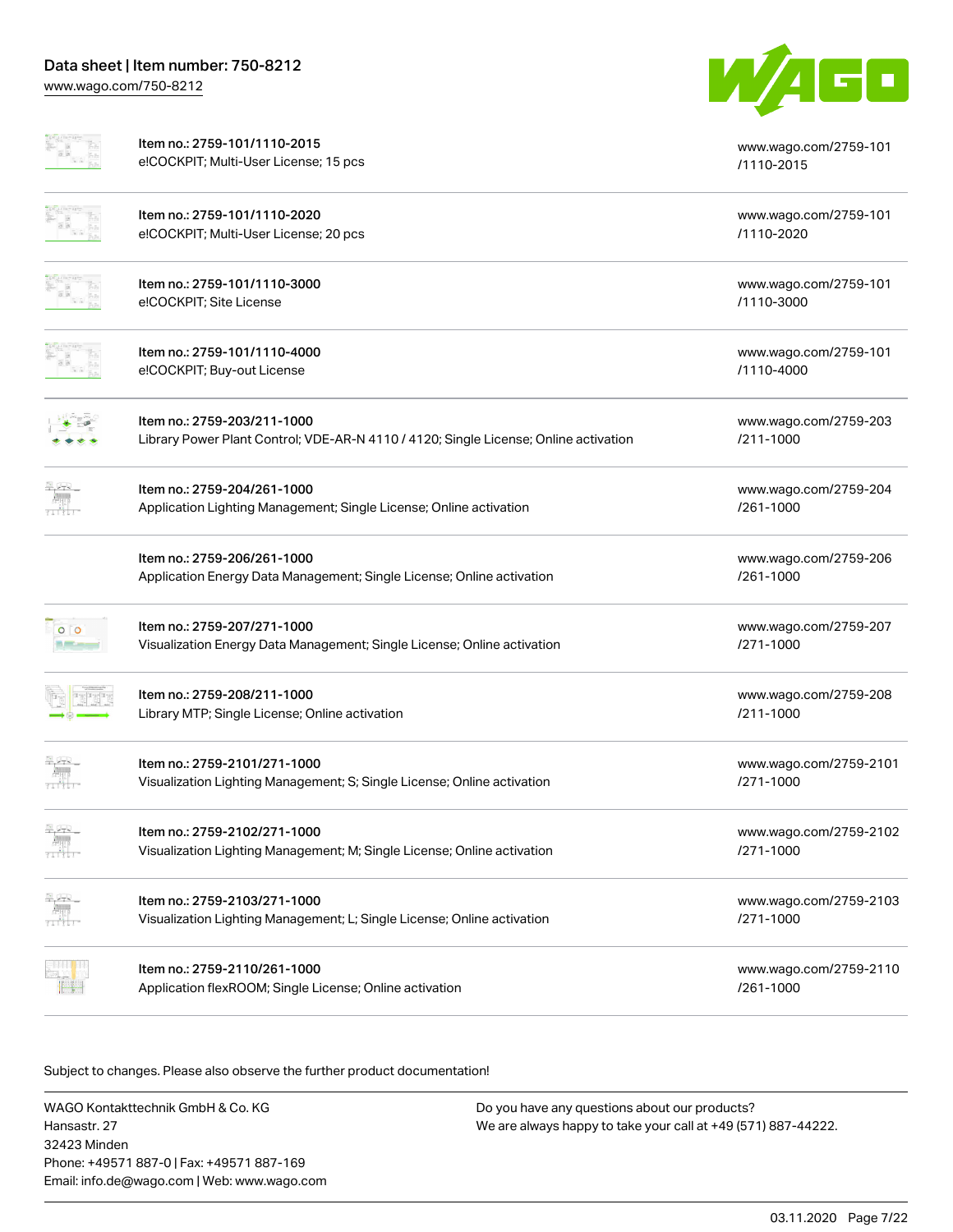[www.wago.com/750-8212](http://www.wago.com/750-8212)



[/211-1000](http://www.wago.com/2759-2283/211-1000)

| i |  |
|---|--|
|   |  |
|   |  |

Item no.: 2759-2283/211-1000 aliy<br>S

 $\overline{\phantom{a}}$ e!RUNTIME; BACnet; 300; M; Single License; Online activation [www.wago.com/2759-2283](http://www.wago.com/2759-2283/211-1000)

|                     | Item no.: 2759-241/261-1000<br>Application Weather Station; Single License; Online activation       | www.wago.com/2759-241<br>/261-1000 |
|---------------------|-----------------------------------------------------------------------------------------------------|------------------------------------|
|                     | Item no.: 2759-247/211-1000<br>e!RUNTIME; Sparkplug; Single License; Online activation              | www.wago.com/2759-247<br>/211-1000 |
|                     | Item no.: 2759-263/211-1000<br>e!RUNTIME; EtherCAT Master; 300; Single License; Online activation   | www.wago.com/2759-263<br>/211-1000 |
|                     | Item no.: 2759-283/211-1000<br>e!RUNTIME; BACnet; 300; Single License; Online activation            | www.wago.com/2759-283<br>/211-1000 |
|                     | Item no.: 759-333<br>WAGO-I/O-PRO                                                                   | www.wago.com/759-333               |
|                     | Item no.: 759-333/000-923<br>WAGO-I/O-PRO; USB-Set                                                  | www.wago.com/759-333<br>/000-923   |
|                     | Item no.: 759-911<br>WAGO-I/O-PRO; CD                                                               | www.wago.com/759-911               |
| shield connection   |                                                                                                     |                                    |
| 氰                   | Item no.: 790-108<br>Shield clamping saddle; 11 mm wide; diameter of compatible conductor; 3  8 mm  | www.wago.com/790-108               |
|                     | Item no.: 790-116<br>Shield clamping saddle; 19 mm wide; diameter of compatible conductor; 7  16 mm | www.wago.com/790-116               |
|                     | Item no.: 790-124<br>Shield clamping saddle; 27 mm wide; diameter of compatible conductor; 6  24 mm | www.wago.com/790-124               |
|                     | Item no.: 790-140<br>Shield clamping saddle; diameter of compatible conductor                       | www.wago.com/790-140               |
| 剛                   | Item no.: 790-208<br>Shield clamping saddle; 12.4 mm wide; 3  8 mm                                  | www.wago.com/790-208               |
|                     | Item no.: 790-216<br>Shield clamping saddle; 21.8 mm wide; 6  16 mm                                 | www.wago.com/790-216               |
| E                   | Item no.: 790-220<br>Shield clamping saddle; 30 mm wide; 6  20 mm                                   | www.wago.com/790-220               |
| Marking accessories |                                                                                                     |                                    |

Subject to changes. Please also observe the further product documentation!

WAGO Kontakttechnik GmbH & Co. KG Hansastr. 27 32423 Minden Phone: +49571 887-0 | Fax: +49571 887-169 Email: info.de@wago.com | Web: www.wago.com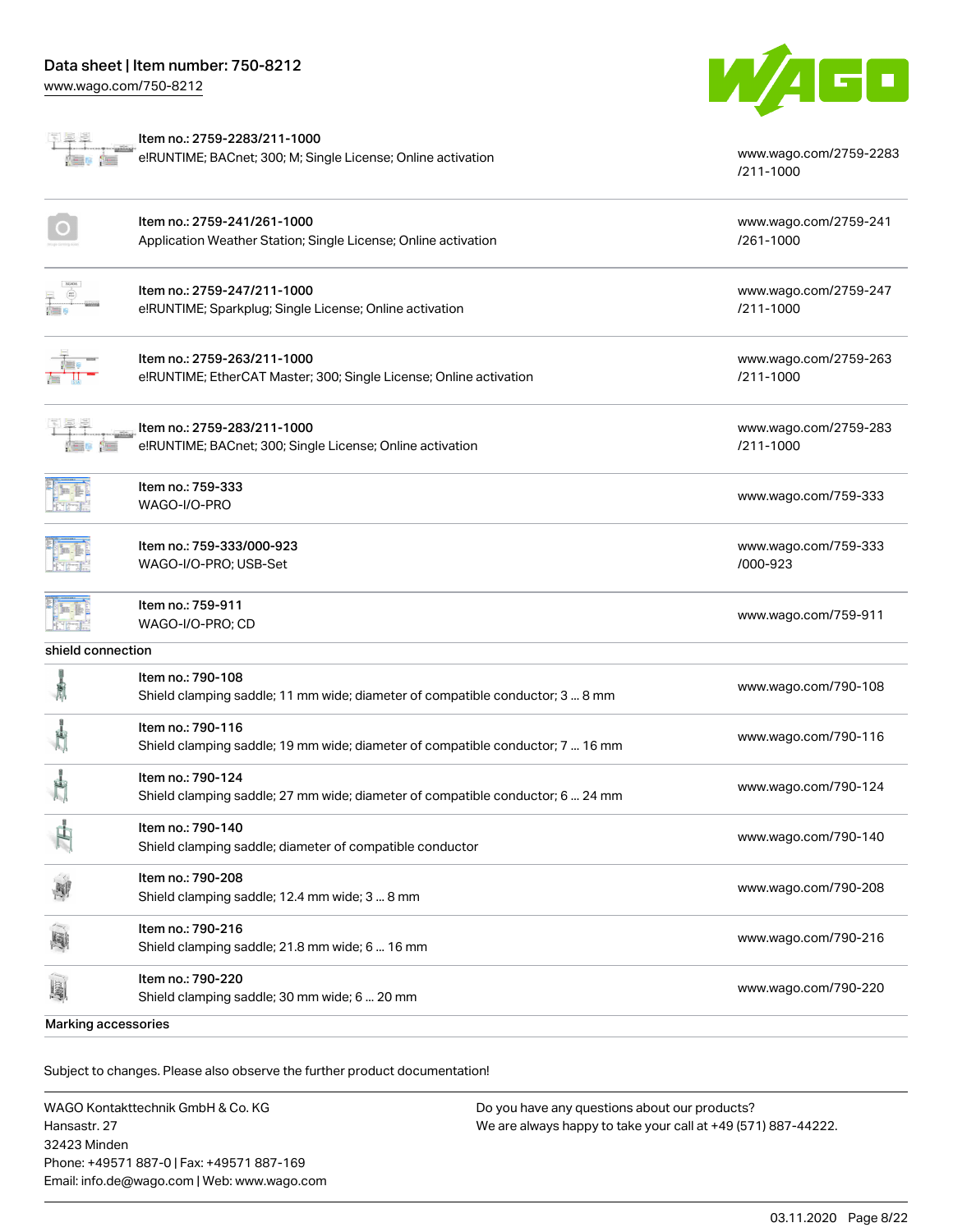

|               | Item no.: 2009-145<br>Mini-WSB Inline; for Smart Printer; 1700 pieces on roll; stretchable 5 - 5.2 mm; plain; snap-on type;<br>white              |                                                                                                               | www.wago.com/2009-145             |
|---------------|---------------------------------------------------------------------------------------------------------------------------------------------------|---------------------------------------------------------------------------------------------------------------|-----------------------------------|
|               | Item no.: 2009-145/000-002<br>Mini-WSB Inline; for Smart Printer; 1700 pieces on roll; stretchable 5 - 5.2 mm; plain; snap-on type;<br>yellow     |                                                                                                               | www.wago.com/2009-145<br>/000-002 |
|               | Item no.: 2009-145/000-005<br>Mini-WSB Inline; for Smart Printer; 1700 pieces on roll; stretchable 5 - 5.2 mm; plain; snap-on type; red /000-005  |                                                                                                               | www.wago.com/2009-145             |
|               | Item no.: 2009-145/000-006<br>Mini-WSB Inline; for Smart Printer; 1700 pieces on roll; stretchable 5 - 5.2 mm; plain; snap-on type; blue /000-006 |                                                                                                               | www.wago.com/2009-145             |
|               | Item no.: 2009-145/000-007<br>Mini-WSB Inline; for Smart Printer; 1700 pieces on roll; stretchable 5 - 5.2 mm; plain; snap-on type; gray /000-007 |                                                                                                               | www.wago.com/2009-145             |
|               | Item no.: 2009-145/000-012<br>Mini-WSB Inline; for Smart Printer; 1700 pieces on roll; stretchable 5 - 5.2 mm; plain; snap-on type;<br>orange     |                                                                                                               | www.wago.com/2009-145<br>/000-012 |
|               | Item no.: 2009-145/000-023<br>Mini-WSB Inline; for Smart Printer; 1700 pieces on roll; stretchable 5 - 5.2 mm; plain; snap-on type;<br>green      |                                                                                                               | www.wago.com/2009-145<br>/000-023 |
|               | Item no.: 2009-145/000-024<br>Mini-WSB Inline; for Smart Printer; 1700 pieces on roll; stretchable 5 - 5.2 mm; plain; snap-on type;<br>violet     |                                                                                                               | www.wago.com/2009-145<br>/000-024 |
|               | Item no.: 248-501<br>Miniature WSB Quick marking system; plain; Marker width 5 mm; 10 strips with 10 markers per card                             |                                                                                                               | www.wago.com/248-501              |
|               | Item no.: 248-501/000-002<br>Mini-WSB marking card; as card; not stretchable; plain; snap-on type; yellow                                         |                                                                                                               | www.wago.com/248-501<br>/000-002  |
| ,,,,,,,,,,,,, | Item no.: 248-501/000-005<br>Mini-WSB marking card; as card; not stretchable; plain; snap-on type; red                                            |                                                                                                               | www.wago.com/248-501<br>/000-005  |
|               | Item no.: 248-501/000-006<br>Mini-WSB marking card; as card; not stretchable; plain; snap-on type; blue                                           |                                                                                                               | www.wago.com/248-501<br>/000-006  |
|               | Item no.: 248-501/000-007<br>Mini-WSB marking card; as card; not stretchable; plain; snap-on type; gray                                           |                                                                                                               | www.wago.com/248-501<br>/000-007  |
|               | Item no.: 248-501/000-012<br>Mini-WSB marking card; as card; not stretchable; plain; snap-on type; orange                                         |                                                                                                               | www.wago.com/248-501<br>/000-012  |
|               | Subject to changes. Please also observe the further product documentation!                                                                        |                                                                                                               |                                   |
| Haneaetr 27   | WAGO Kontakttechnik GmbH & Co. KG                                                                                                                 | Do you have any questions about our products?<br>Me are always hanny to take your call at +49 (571) 887-44222 |                                   |

Hansastr. 27 32423 Minden Phone: +49571 887-0 | Fax: +49571 887-169 Email: info.de@wago.com | Web: www.wago.com We are always happy to take your call at +49 (571) 887-44222.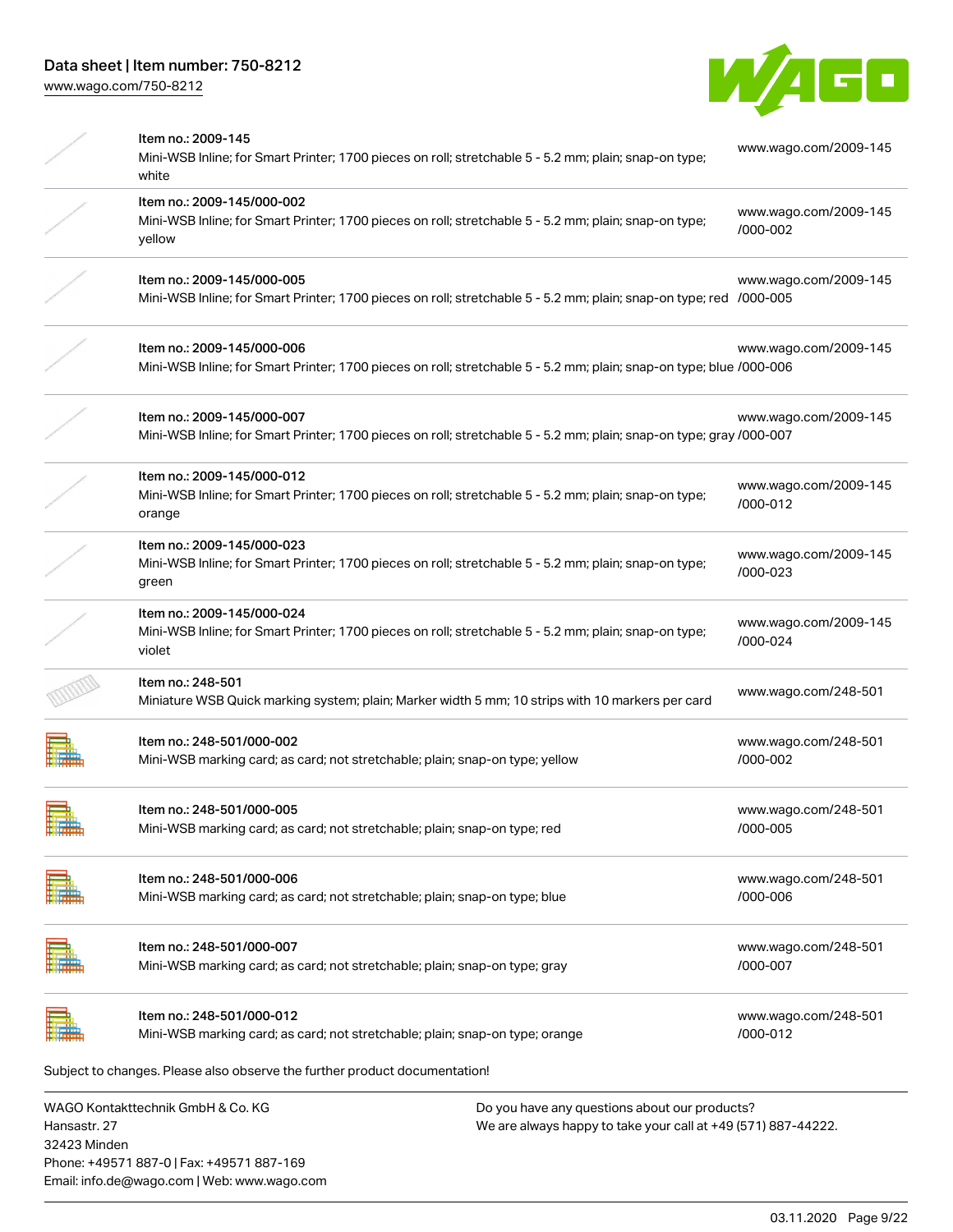Phone: +49571 887-0 | Fax: +49571 887-169 Email: info.de@wago.com | Web: www.wago.com

[www.wago.com/750-8212](http://www.wago.com/750-8212)



|                              | Item no.: 248-501/000-017<br>Mini-WSB marking card; as card; not stretchable; plain; snap-on type; light green                                      | www.wago.com/248-501<br>/000-017 |
|------------------------------|-----------------------------------------------------------------------------------------------------------------------------------------------------|----------------------------------|
|                              | Item no.: 248-501/000-023<br>Mini-WSB marking card; as card; not stretchable; plain; snap-on type; green                                            | www.wago.com/248-501<br>/000-023 |
|                              | Item no.: 248-501/000-024<br>Mini-WSB marking card; as card; not stretchable; plain; snap-on type; violet                                           | www.wago.com/248-501<br>/000-024 |
|                              | Item no.: 750-103<br>Group marker carrier; transparent                                                                                              | www.wago.com/750-103             |
|                              | Item no.: 750-107<br>Group marker carrier; transparent                                                                                              | www.wago.com/750-107             |
| wiring and connectors        |                                                                                                                                                     |                                  |
|                              | Item no.: 750-975<br>ETHERNET RJ-45 connector, IP20; ETHERNET 10/100 Mbit/s; for field assembly; light gray                                         | www.wago.com/750-975             |
|                              | Item no.: 750-977/000-011<br>Connector ETHERNET; RJ-45; Cat. 6A; straight; Code T568A; AWG 22                                                       | www.wago.com/750-977<br>/000-011 |
|                              | Item no.: 750-977/000-012<br>Connector ETHERNET; RJ-45; Cat. 6A; straight; Code T568B; AWG 22                                                       | www.wago.com/750-977<br>/000-012 |
|                              | Item no.: 750-977/000-021<br>Connector ETHERNET; RJ-45; Cat. 6A; straight; Code T568A; AWG 24                                                       | www.wago.com/750-977<br>/000-021 |
|                              | Item no.: 750-977/000-022<br>Connector ETHERNET; RJ-45; Cat. 6A; straight; Code T568B; AWG 24                                                       | www.wago.com/750-977<br>/000-022 |
|                              | Item no.: 750-978/000-011<br>Connector ETHERNET; RJ-45; Cat. 6A; straight; Code T568A; AWG 22; Strain relief                                        | www.wago.com/750-978<br>/000-011 |
|                              | Item no.: 750-978/000-012<br>Connector ETHERNET; RJ-45; Cat. 6A; straight; Code T568B; AWG 22; Strain relief                                        | www.wago.com/750-978<br>/000-012 |
|                              | Item no.: 750-978/000-021<br>Connector ETHERNET; RJ-45; Cat. 6A; straight; Code T568A; AWG 24; Strain relief                                        | www.wago.com/750-978<br>/000-021 |
|                              | Item no.: 750-978/000-022<br>Connector ETHERNET; RJ-45; Cat. 6A; straight; Code T568B; AWG 24; Strain relief                                        | www.wago.com/750-978<br>/000-022 |
|                              | Subject to changes. Please also observe the further product documentation!                                                                          |                                  |
| Hansastr, 27<br>32423 Minden | WAGO Kontakttechnik GmbH & Co. KG<br>Do you have any questions about our products?<br>We are always happy to take your call at +49 (571) 887-44222. |                                  |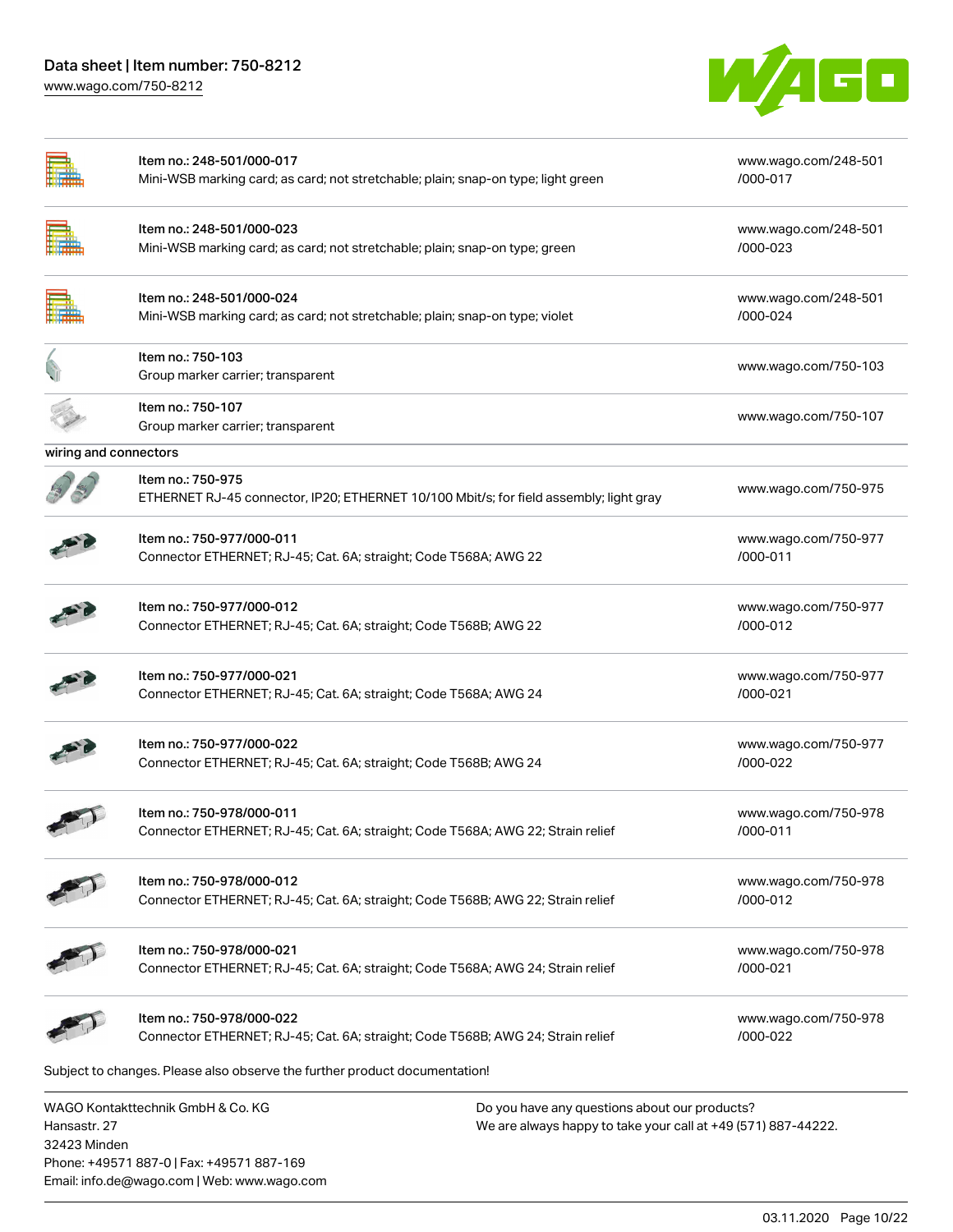Email: info.de@wago.com | Web: www.wago.com



|                              | Item no.: 750-979/000-011<br>Connector ETHERNET; RJ-45; Cat. 6A; angled; Code T568A; AWG 22; Strain relief                                                                                       | www.wago.com/750-979<br>/000-011 |
|------------------------------|--------------------------------------------------------------------------------------------------------------------------------------------------------------------------------------------------|----------------------------------|
|                              | Item no.: 750-979/000-012<br>Connector ETHERNET; RJ-45; Cat. 6A; angled; Code T568B; AWG 22; Strain relief                                                                                       | www.wago.com/750-979<br>/000-012 |
|                              | Item no.: 750-979/000-021<br>Connector ETHERNET; RJ-45; Cat. 6A; angled; Code T568A; AWG 24; Strain relief                                                                                       | www.wago.com/750-979<br>/000-021 |
|                              | Item no.: 750-979/000-022<br>Connector ETHERNET; RJ-45; Cat. 6A; angled; Code T568B; AWG 24; Strain relief                                                                                       | www.wago.com/750-979<br>/000-022 |
| General accessories          |                                                                                                                                                                                                  |                                  |
|                              | Item no.: 750-921<br>Bluetooth® Adapter; light gray                                                                                                                                              | www.wago.com/750-921             |
|                              | Item no.: 750-923<br>Configuration cable; USB connector; Length: 2.5 m; black                                                                                                                    | www.wago.com/750-923             |
|                              | Item no.: 750-923/000-001<br>Configuration cable; USB connector; Length: 5 m                                                                                                                     | www.wago.com/750-923<br>/000-001 |
| system box                   |                                                                                                                                                                                                  |                                  |
|                              | Item no.: 850-804<br>IP65 enclosure; Stainless steel; WxHxD (400x123x200 mm); 4 x M20, 16 x M16, 28 x M12 cable grip                                                                             | www.wago.com/850-804             |
|                              | Item no.: 850-804/000-001<br>IP65 enclosure; Stainless steel; WxHxD (400x123x200 mm); 2 x M20, 13 x M16, 32 x M12 cable grip                                                                     | www.wago.com/850-804<br>/000-001 |
|                              | Item no.: 850-805<br>IP65 enclosure; Stainless steel; WxHxD (600x123x200 mm); 4 x M20, 19 x M16, 67 x M12 cable grip                                                                             | www.wago.com/850-805             |
|                              | Item no.: 850-814/002-000<br>IP65 enclosure; Sheet steel (RAL 7035); WxHxD (200x120x200 mm); without flange plate                                                                                | www.wago.com/850-814<br>/002-000 |
|                              | Item no.: 850-815/002-000<br>IP65 enclosure; Sheet steel (RAL 7035); WxHxD (300x120x200 mm); without flange plate                                                                                | www.wago.com/850-815<br>/002-000 |
|                              | Item no.: 850-816/002-000<br>IP65 enclosure; Sheet steel (RAL 7035); WxHxD (400x120x200 mm); without flange plate                                                                                | www.wago.com/850-816<br>/002-000 |
|                              | Item no.: 850-817/002-000<br>IP65 enclosure; Sheet steel (RAL 7035); WxHxD (600x120x200 mm); without flange plate<br>Subject to changes. Please also observe the further product documentation!  | www.wago.com/850-817<br>/002-000 |
| Hansastr. 27<br>32423 Minden | WAGO Kontakttechnik GmbH & Co. KG<br>Do you have any questions about our products?<br>We are always happy to take your call at +49 (571) 887-44222.<br>Phone: +49571 887-0   Fax: +49571 887-169 |                                  |

03.11.2020 Page 11/22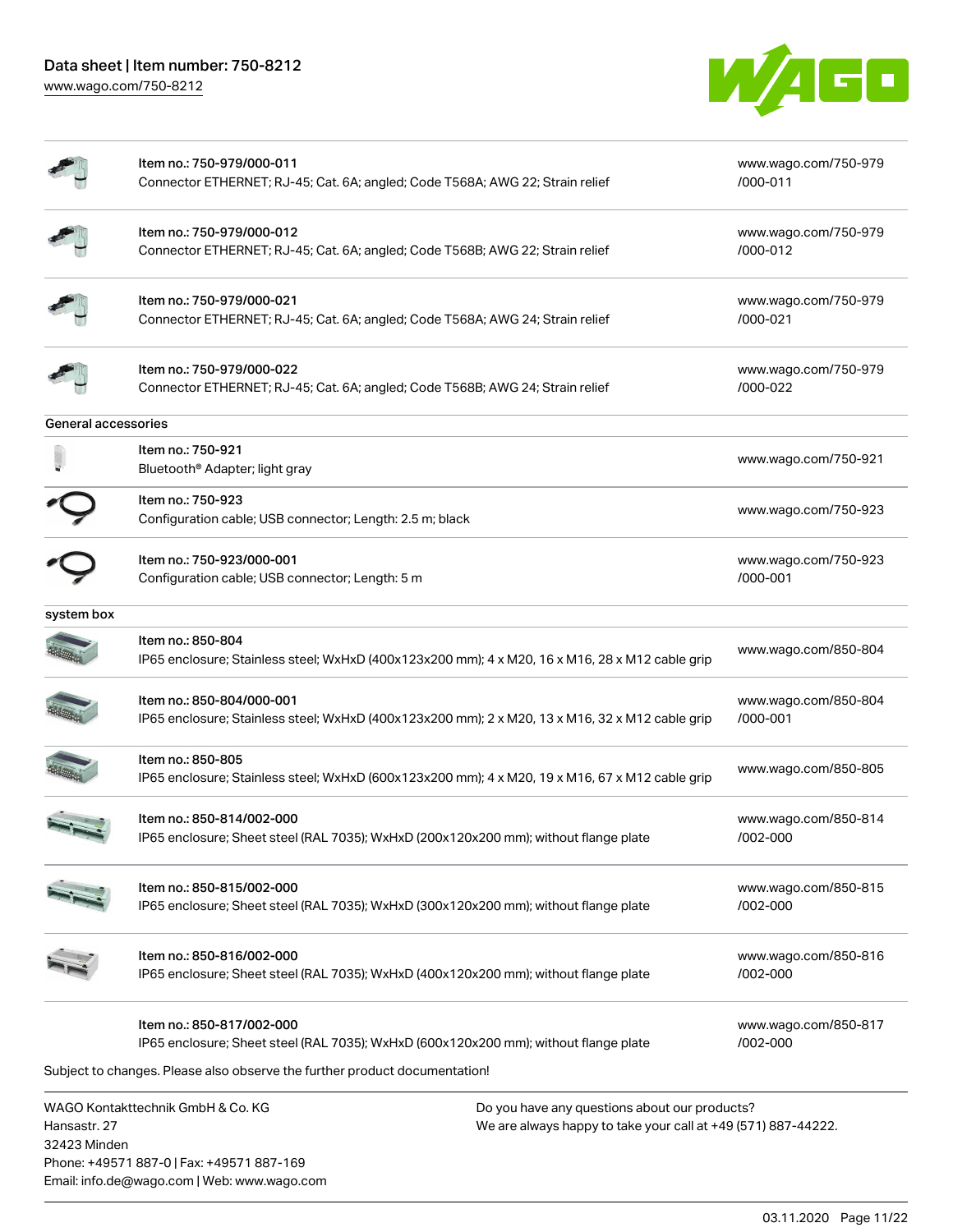Phone: +49571 887-0 | Fax: +49571 887-169 Email: info.de@wago.com | Web: www.wago.com

[www.wago.com/750-8212](http://www.wago.com/750-8212)



|                              | Item no.: 850-825<br>IP65 enclosure; Aluminium (RAL 7032); WxHxD (160x100x160 mm); 9 x M12, 4 x M20                                                 | www.wago.com/850-825             |
|------------------------------|-----------------------------------------------------------------------------------------------------------------------------------------------------|----------------------------------|
|                              | Item no.: 850-826<br>IP65 enclosure; Aluminium (RAL 7032); WxHxD (240x100x160 mm); 4 x M20, 4 x M16, 14 x M12 cable<br>grip                         | www.wago.com/850-826             |
|                              | Item no.: 850-826/002-000<br>IP65 enclosure; Aluminium (RAL 7035); WxHxD (240x100x160 mm); 4 x M20, 4 x M16, 14 x M12 cable<br>grip                 | www.wago.com/850-826<br>/002-000 |
|                              | Item no.: 850-827<br>IP65 enclosure; Aluminium (RAL 7032); WxHxD (320x100x160 mm); 4 x M20, 8 x M16, 17 x M12 cable<br>grip                         | www.wago.com/850-827             |
|                              | Item no.: 850-827/002-000<br>IP65 enclosure; Aluminium (RAL 7035); WxHxD (320x100x160 mm); 4 x M20, 8 x M16, 17 x M12 cable<br>grip                 | www.wago.com/850-827<br>/002-000 |
|                              | Item no.: 850-828<br>IP65 enclosure; Aluminium (RAL 7032); WxHxD (480x100x160 mm); 4 x M20, 10 x M16, 35 x M12 cable www.wago.com/850-828<br>grip   |                                  |
|                              | Item no.: 850-828/002-000<br>IP65 enclosure; Aluminium (RAL 7035); WxHxD (480x100x160 mm); 4 x M20, 10 x M16, 35 x M12 cable<br>grip                | www.wago.com/850-828<br>/002-000 |
|                              | Item no.: 850-834<br>IP65 enclosure; Polyester (RAL 7032); WxHxD (164x100x164 mm); 9 x M12, 4 x M20                                                 | www.wago.com/850-834             |
|                              | Item no.: 850-835<br>IP65 enclosure; Polyester (RAL 7032); WxHxD (244x100x164 mm); 4 x M20, 4 x M16, 14 x M12 cable<br>grip                         | www.wago.com/850-835             |
|                              | Item no.: 850-836<br>IP65 enclosure; Polyester (RAL 7032); WxHxD (324x100x164 mm); 4 x M20, 8 x M16, 17 x M12 cable<br>grip                         | www.wago.com/850-836             |
| <b>Carrier rail</b>          |                                                                                                                                                     |                                  |
|                              | Item no.: 210-112<br>Steel carrier rail; 35 x 7.5 mm; 1 mm thick; 2 m long; slotted; according to EN 60715; "Hole width 25<br>mm; silver-colored    | www.wago.com/210-112             |
|                              | Item no.: 210-113<br>Steel carrier rail; 35 x 7.5 mm; 1 mm thick; 2 m long; unslotted; according to EN 60715; silver-colored                        | www.wago.com/210-113             |
|                              | Item no.: 210-114<br>Steel carrier rail; 35 x 15 mm; 1.5 mm thick; 2 m long; unslotted; similar to EN 60715; silver-colored                         | www.wago.com/210-114             |
|                              | Item no.: 210-115<br>Steel carrier rail; 35 x 7.5 mm; 1 mm thick; 2 m long; slotted; according to EN 60715; "Hole width 18<br>mm; silver-colored    | www.wago.com/210-115             |
|                              | Item no.: 210-118<br>Steel carrier rail; 35 x 15 mm; 2.3 mm thick; 2 m long; unslotted; according to EN 60715; silver-colored                       | www.wago.com/210-118             |
|                              | Subject to changes. Please also observe the further product documentation!                                                                          |                                  |
| Hansastr. 27<br>32423 Minden | WAGO Kontakttechnik GmbH & Co. KG<br>Do you have any questions about our products?<br>We are always happy to take your call at +49 (571) 887-44222. |                                  |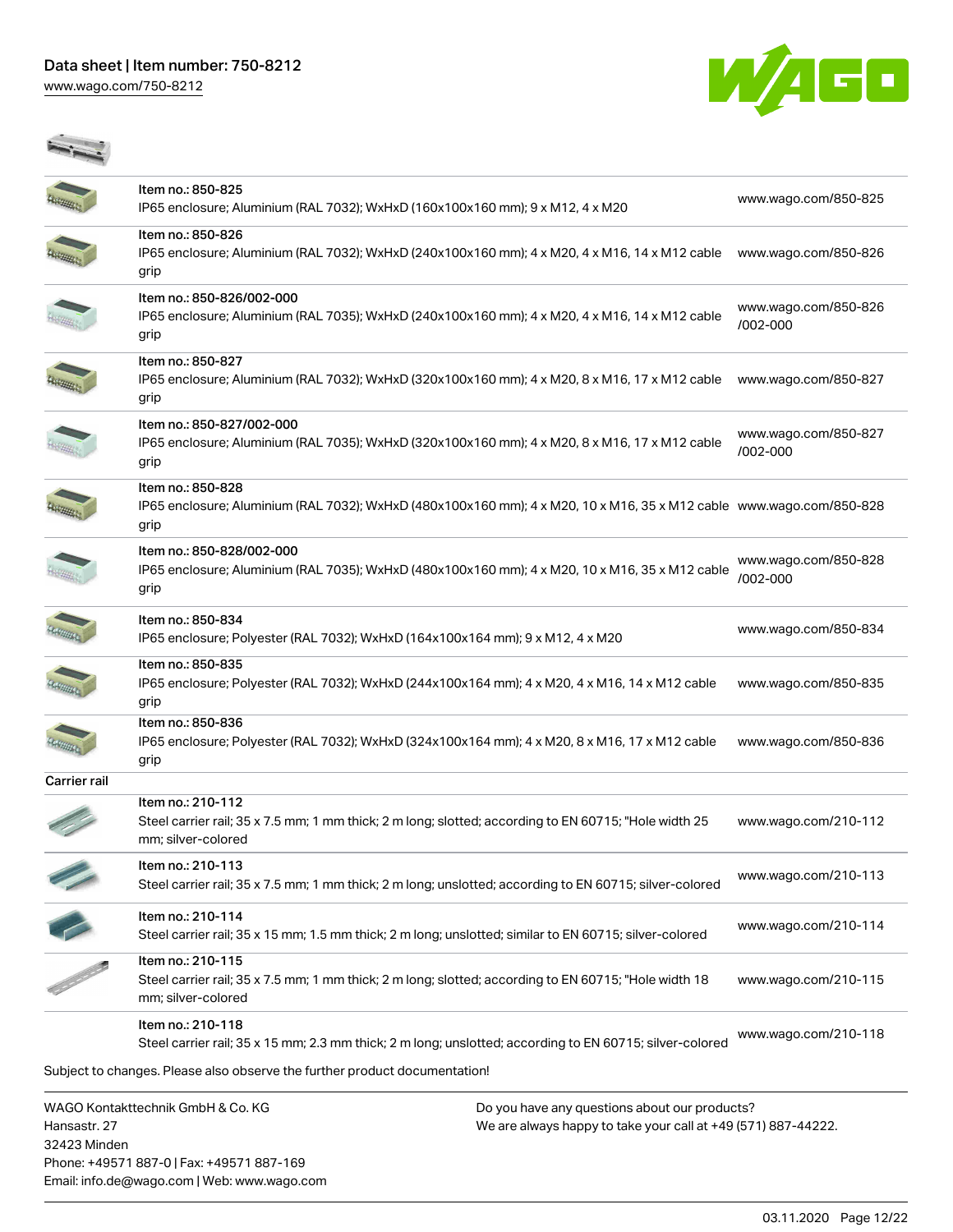[www.wago.com/750-8212](http://www.wago.com/750-8212)



|                   | Item no.: 210-508<br>Steel carrier rail; 35 x 15 mm; 1.5 mm thick; 2 m long; slotted; galvanized; similar to EN 60715; silver-                                   | www.wago.com/210-508 |
|-------------------|------------------------------------------------------------------------------------------------------------------------------------------------------------------|----------------------|
|                   |                                                                                                                                                                  |                      |
|                   | Item no.: 210-506<br>Steel carrier rail; 35 x 15 mm; 1.5 mm thick; 2 m long; unslotted; galvanized; similar to EN 60715; silver- www.wago.com/210-506<br>colored |                      |
|                   | Item no.: 210-505<br>Steel carrier rail; 35 x 7.5 mm; 1 mm thick; 2 m long; unslotted; galvanized; according to EN 60715;<br>silver-colored                      | www.wago.com/210-505 |
|                   | Item no.: 210-504<br>Steel carrier rail; 35 x 7.5 mm; 1 mm thick; 2 m long; slotted; galvanized; according to EN 60715                                           | www.wago.com/210-504 |
| <b>CONTRACTOR</b> | Item no.: 210-198<br>Copper carrier rail; 35 x 15 mm; 2.3 mm thick; 2 m long; unslotted; according to EN 60715; copper-<br>colored                               | www.wago.com/210-198 |
|                   | colored<br>Item no.: 210-197<br>Steel carrier rail; 35 x 15 mm; 1.5 mm thick; 2 m long; slotted; similar to EN 60715; silver-colored                             | www.wago.com/210-197 |

| Controller PFC200; 2nd Generation; 2 x ETHERNET, RS-232/-485                                      | 02.10.2020 | 4.8 MB        |          |
|---------------------------------------------------------------------------------------------------|------------|---------------|----------|
| WAGO MODBUS Master Configurator<br>for configuration of MODBUS networks in WAGO-I/O-PRO (CODESYS) | $V$ 1.1.0  | pdf<br>1.8 MB | Download |
| Cyber Security for Controller PFC100 / PFC200                                                     | $V$ 1.2.0  | pdf<br>8.3 MB | Download |
| e!RUNTIME EtherCAT <sup>®</sup> Master                                                            | $V$ 1.1.1  | pdf           | Download |
| Subject to changes. Please also observe the further product documentation!                        |            |               |          |

WAGO Kontakttechnik GmbH & Co. KG Hansastr. 27 32423 Minden Phone: +49571 887-0 | Fax: +49571 887-169 Email: info.de@wago.com | Web: www.wago.com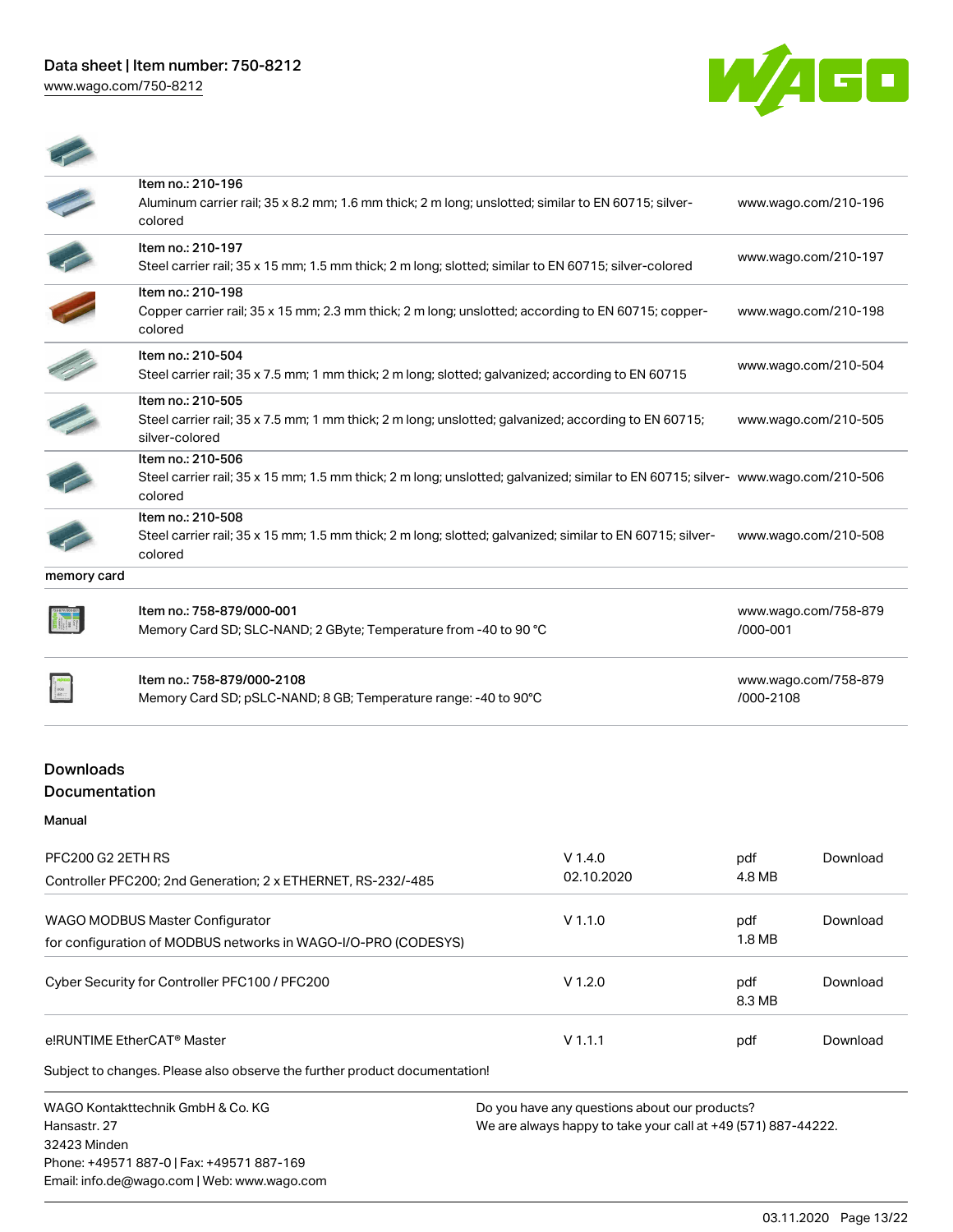[www.wago.com/750-8212](http://www.wago.com/750-8212)



|                                                                                                                                                                                                                                                                                                                               | 17.12.2019 | 879.5 kB |          |
|-------------------------------------------------------------------------------------------------------------------------------------------------------------------------------------------------------------------------------------------------------------------------------------------------------------------------------|------------|----------|----------|
| Manual WAGO Gateway Application                                                                                                                                                                                                                                                                                               | 1.0.0.0    | pdf      | Download |
| The WAGO Gateway Application for the WAGO 750-8212 PFC200 2nd Generation<br>enables                                                                                                                                                                                                                                           | 11.11.2019 | 8.6 MB   |          |
| communication between different bus and/or communication systems and shortens<br>the                                                                                                                                                                                                                                          |            |          |          |
| integration time. The user-friendly web interface allows the user to exchange<br>information                                                                                                                                                                                                                                  |            |          |          |
| and measured values between different systems. The pre-configured application<br>shortens                                                                                                                                                                                                                                     |            |          |          |
| startup times, especially in building technology. The WAGO Gateway Application<br>currently                                                                                                                                                                                                                                   |            |          |          |
| enables communication with Modbus RTU, Modbus IP (TCP/UDP) and KNX-TP<br>devices. Every                                                                                                                                                                                                                                       |            |          |          |
| conceivable combination is possible.                                                                                                                                                                                                                                                                                          |            |          |          |
| WAGO Application flexROOM®                                                                                                                                                                                                                                                                                                    | $V$ 3.2.0  | pdf      | Download |
| For the configuration of distrubution bowes containing a PFC200 controller (750-<br>8212).                                                                                                                                                                                                                                    | 01.07.2020 | 10.6 MB  |          |
| Manual WAGO Application Weather Station                                                                                                                                                                                                                                                                                       | 2.0.2      | pdf      | Download |
| Weather Station makes data from the connected weather sensors, such as<br>temperature,                                                                                                                                                                                                                                        | 26.08.2020 | 23.4 MB  |          |
| precipitation, wind speed and light intensity, available on a network for further<br>processing and                                                                                                                                                                                                                           |            |          |          |
| display in a visualization or a management system.                                                                                                                                                                                                                                                                            |            |          |          |
| It also provides central functions like weather protection, glare protection,<br>automation based on the                                                                                                                                                                                                                      |            |          |          |
| position of the sun (slat tracking) and timer programs.                                                                                                                                                                                                                                                                       |            |          |          |
| <b>Bid Text</b>                                                                                                                                                                                                                                                                                                               |            |          |          |
| 750-8212                                                                                                                                                                                                                                                                                                                      | 19.02.2019 | xml      | Download |
| X81 - Datei                                                                                                                                                                                                                                                                                                                   |            | 10.1 kB  |          |
| 750-8212                                                                                                                                                                                                                                                                                                                      | 21.11.2018 | docx     | Download |
| docx - Datei                                                                                                                                                                                                                                                                                                                  |            | 22.4 kB  |          |
| <b>Tutorial</b>                                                                                                                                                                                                                                                                                                               |            |          |          |
| Set IP address with Ethernet Settings                                                                                                                                                                                                                                                                                         | 3.0        | mp4      | Download |
| In this video we are demonstrating how you can set a IP address with Ethernet<br>Settings. Content: 00:27 - Chapter #1 Download and install software; 00:56 - Chapter<br>#2 Open Ethernet Settings; 01:10 - Chapter #3 Establish serial Connection; 01:34 -<br>Chapter #4 Set IP address; 02:10 - Chapter #5 Check IP address | 18.12.2017 | 88.3 MB  |          |

Subject to changes. Please also observe the further product documentation!

WAGO Kontakttechnik GmbH & Co. KG Hansastr. 27 32423 Minden Phone: +49571 887-0 | Fax: +49571 887-169 Email: info.de@wago.com | Web: www.wago.com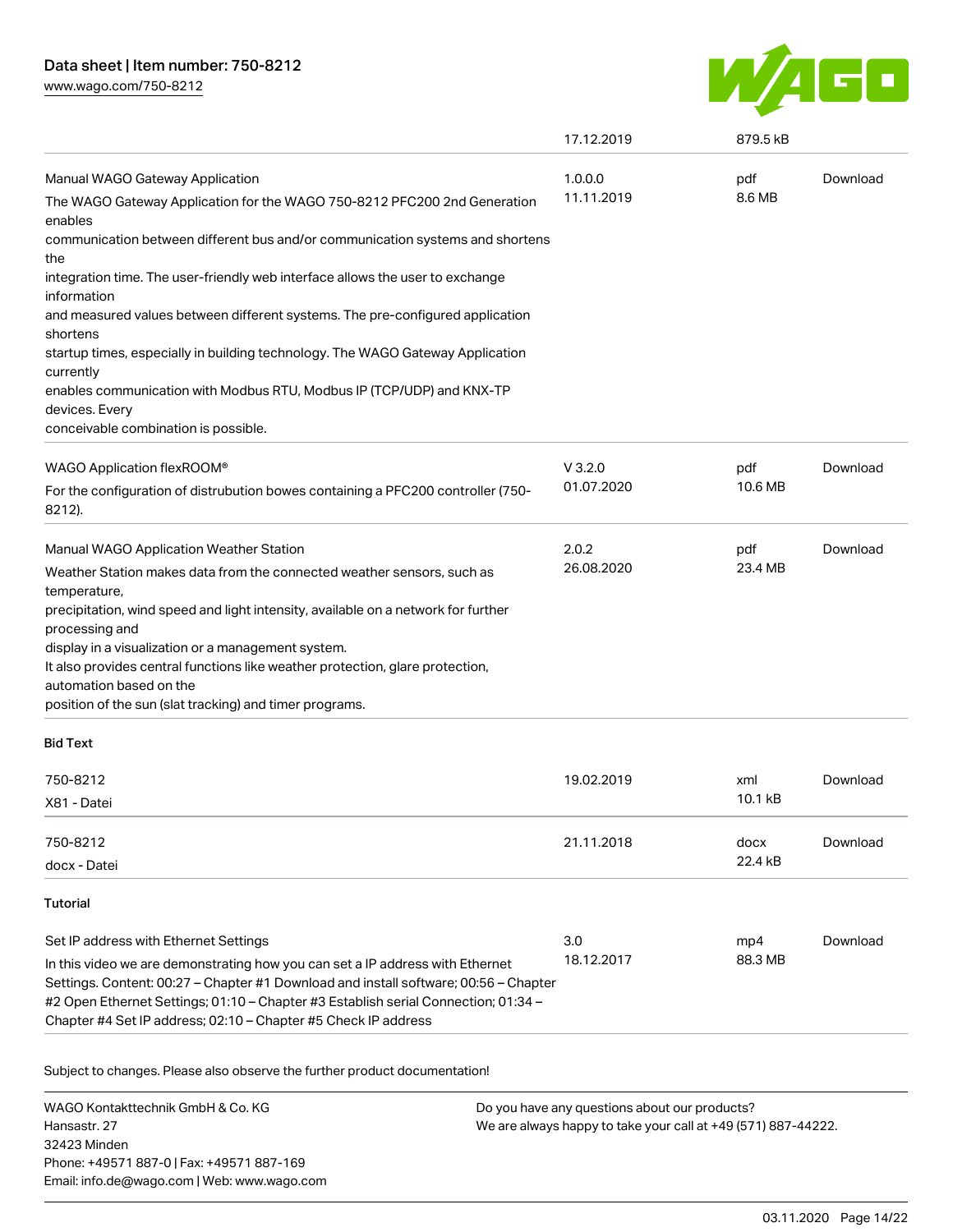[www.wago.com/750-8212](http://www.wago.com/750-8212)



| Establish connection to a controller using SSH                                                                                                                                                                                                                                           | 1.0                      | mp4             | Download |
|------------------------------------------------------------------------------------------------------------------------------------------------------------------------------------------------------------------------------------------------------------------------------------------|--------------------------|-----------------|----------|
| In this video we are demonstrating how to establish a SSH connec-tion with a<br>controller using for example PuTTY to be able to work with the LINUX console.<br>Contents: 0:21 Download and install the SSH client; 0:40 Establish the SSH<br>connection; 0:50 Log on to the Controller | 05.08.2017               | 29.0 MB         |          |
| <b>Additional Information</b>                                                                                                                                                                                                                                                            |                          |                 |          |
| Disposal; Electrical and electronic equipment, Packaging                                                                                                                                                                                                                                 | $V$ 1.0.0                | pdf<br>265.8 kB | Download |
| e!RUNTIME EtherCAT <sup>®</sup> Master                                                                                                                                                                                                                                                   | $V$ 1.1.1<br>17.12.2019  | pdf<br>879.5 kB | Download |
| <b>System Description</b>                                                                                                                                                                                                                                                                |                          |                 |          |
| Overview on WAGO-I/O-SYSTEM 750 approvals                                                                                                                                                                                                                                                |                          | pdf<br>780.2 kB | Download |
| Controller PFC100/200, General Product Information                                                                                                                                                                                                                                       |                          | pdf<br>591.2 kB | Download |
| <b>Compatibility Information</b>                                                                                                                                                                                                                                                         |                          |                 |          |
| <b>Compatibility List DALI Sensors</b><br>This application note shows all DALI Sensors which are compatible with CODESYS V2. 24.09.2020<br>3 applications, e!Cockpit applications, the WAGO Lighting Management software, the<br>WAGO flexROOM®software and the WAGO DALI Configurator.  | $V$ 1.2.0                | pdf<br>511.7 kB | Download |
| <b>Application Notes</b>                                                                                                                                                                                                                                                                 |                          |                 |          |
| <b>Application Note CoDeSys 2.3</b>                                                                                                                                                                                                                                                      |                          |                 |          |
| WagoConfigToolLIB<br>The library WagoConfigToolLIB.lib library provides function blocks for accessing the<br>device configuration (e.g., network settings, data and time, ongoing services).                                                                                             | 1.0.0                    | pdf<br>349.1 kB | Download |
| ModuleAccess_01.lib<br>The ModuleAccess_01 library provides both module configuration and access to its<br>process data within a CoDeSys project without the use of WAGO I/O Check.                                                                                                      | 1.8.7<br>27.01.2020      | zip<br>2.2 MB   | Download |
| Connection of Thermokon Multi-function room control units WRF 08<br>The fundamental way of carrying out the communication between the WAGO I/O<br>System and the multi-function room operating panel (WRF08 RS485 Modbus) from<br>Thermokon is described in this application note.       | 10.04.2019<br>10.04.2019 | zip<br>876.4 kB | Download |

Subject to changes. Please also observe the further product documentation!

WAGO Kontakttechnik GmbH & Co. KG Hansastr. 27 32423 Minden Phone: +49571 887-0 | Fax: +49571 887-169 Email: info.de@wago.com | Web: www.wago.com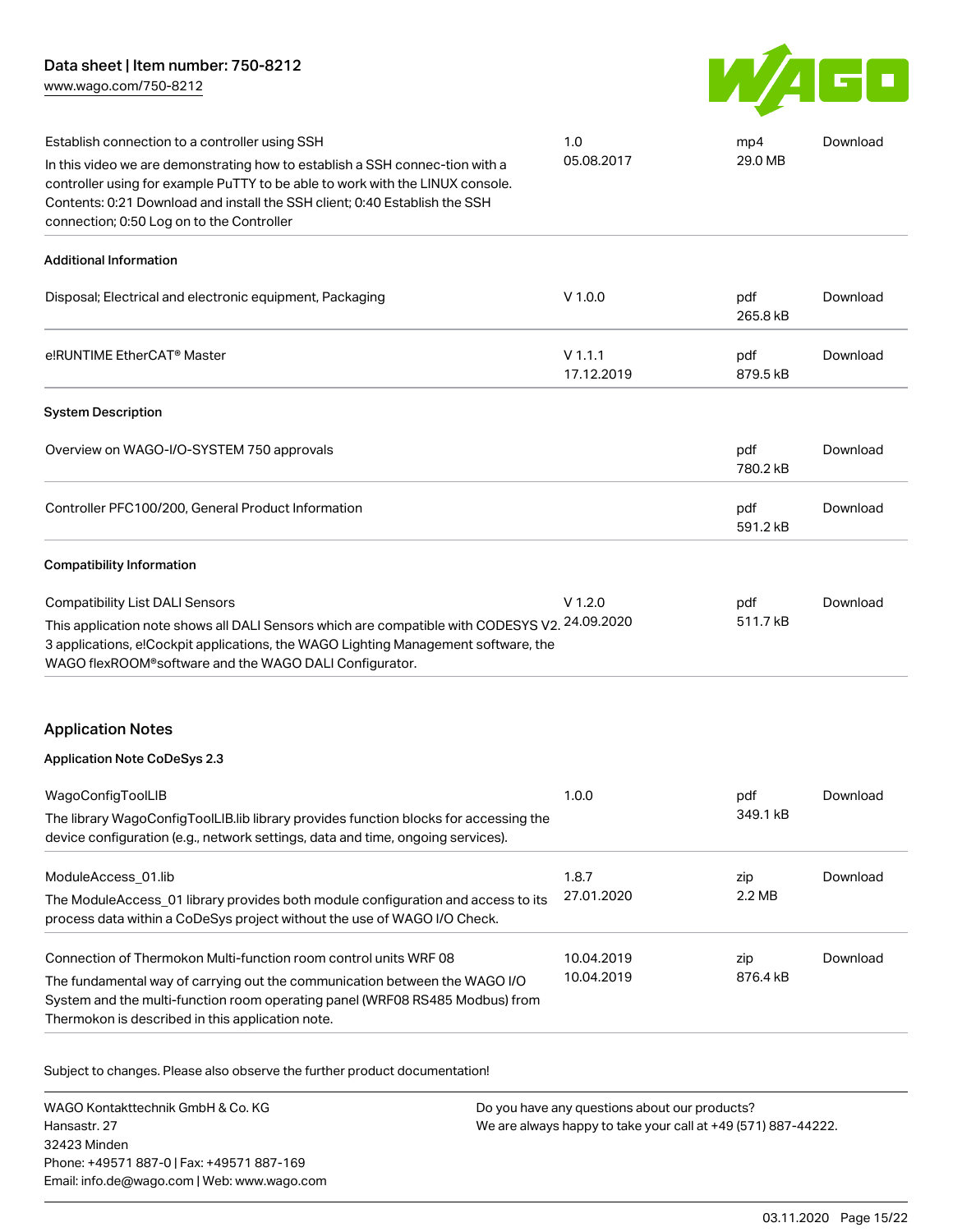[www.wago.com/750-8212](http://www.wago.com/750-8212)



| Application Note Connecting with an iPod Touch                                                                                                                                                                                                                                                                                                                | 30.03.2011<br>28.10.2011 | zip<br>439.1 kB | Download |
|---------------------------------------------------------------------------------------------------------------------------------------------------------------------------------------------------------------------------------------------------------------------------------------------------------------------------------------------------------------|--------------------------|-----------------|----------|
| This Application Note explains the basic procedures for access to the WAGO<br>Ethernet Controller 750-8xx or the WAGO Ethernet Coupler 750-3xx using an iPod<br>Touch.                                                                                                                                                                                        |                          |                 |          |
| Application Note Library WagoDatalogger_02                                                                                                                                                                                                                                                                                                                    | 2020-05-20               | zip             | Download |
| This application note describes the use of the WagoDatalogger_02.lib library. Up to<br>80 analog or digital signals can be recorded.                                                                                                                                                                                                                          | 20.05.2020               | 1.3 MB          |          |
| Connection of Thermokon Multi-function room control units WRF 06                                                                                                                                                                                                                                                                                              | 10.04.2019               | zip             | Download |
| The fundamental method of setting up communication between the WAGO I/O<br>System and the multi-function room operating panel (WRF06 RS485 Modbus) from<br>Thermokon is described in this application note.                                                                                                                                                   | 08.04.2016               | 845.9 kB        |          |
| HLK-Anlagenmakros für TRIC                                                                                                                                                                                                                                                                                                                                    | 2015-07-10               | zip             | Download |
| In dieser Zip-Datei finden Sie Vorlagen und Makros für die Planungssoftware TRIC.<br>TRIC ist ein Werkzeug für Planer und Errichter von HLK-Anlagen, das den Richtlinien<br>der VOB, VDI und DIN EN ISO entspricht.                                                                                                                                           | 10.07.2015               | 76.8 MB         |          |
| Application Note for the 750-494 3-Phase Power Measurement Module                                                                                                                                                                                                                                                                                             | 24.01.2014               | zip             | Download |
| The application note for the 3-Phase Power Measurement Module 750-494 shows<br>how the measured values of the power measurement module can be read. It is also<br>shown how the power module can be configured using the WAGO-I/O-PRO-V2.3<br>visualization tool.                                                                                             | 11.11.2014               | 1.7 MB          |          |
| Application Note: DMX 02                                                                                                                                                                                                                                                                                                                                      | 26.04.2017               | zip             | Download |
| This application note describes how a DMX master for DMX device control can be<br>performed via 750-652 serial interface.                                                                                                                                                                                                                                     | 26.04.2017               | 751.0 kB        |          |
| Application Note for the 750-495 3-Phase Power Measurement Module                                                                                                                                                                                                                                                                                             | 24.01.2014               | zip             | Download |
| The application note for the 3-Phase Power Measurement Module 750-495 shows<br>how the measured values of the power measurement module can be read. It is also<br>shown how the power module can be configured using the WAGO-I/O-PRO-V2.3<br>visualization tool.                                                                                             | 24.01.2014               | 1.8 MB          |          |
| <b>HVAC System Macros</b>                                                                                                                                                                                                                                                                                                                                     | 10.03.2017               | zip             | Download |
| WAGO provides system macros for HVAC applications that are based on<br>Building_HVAC_03.lib.                                                                                                                                                                                                                                                                  | 15.03.2019               | 13.6 MB         |          |
| Application note Cloud Connectivity                                                                                                                                                                                                                                                                                                                           | 2019-09-17               | zip             | Download |
| This application note explains how the WAGO controllers PFC100 and PFC200 can<br>communicate with cloud services like Microsoft Azure (WAGO Cloud), Amazon AWS<br>and IBM Bluemix. Data could be send to the cloud and commands could receive from<br>the cloud. The libraries WagoLibCloud for WAGO-I/O-PRO V2.3 and WagoAppCloud<br>for e!COCKPIT are used. | 17.09.2019               | 4.1 MB          |          |

Subject to changes. Please also observe the further product documentation!

WAGO Kontakttechnik GmbH & Co. KG Hansastr. 27 32423 Minden Phone: +49571 887-0 | Fax: +49571 887-169 Email: info.de@wago.com | Web: www.wago.com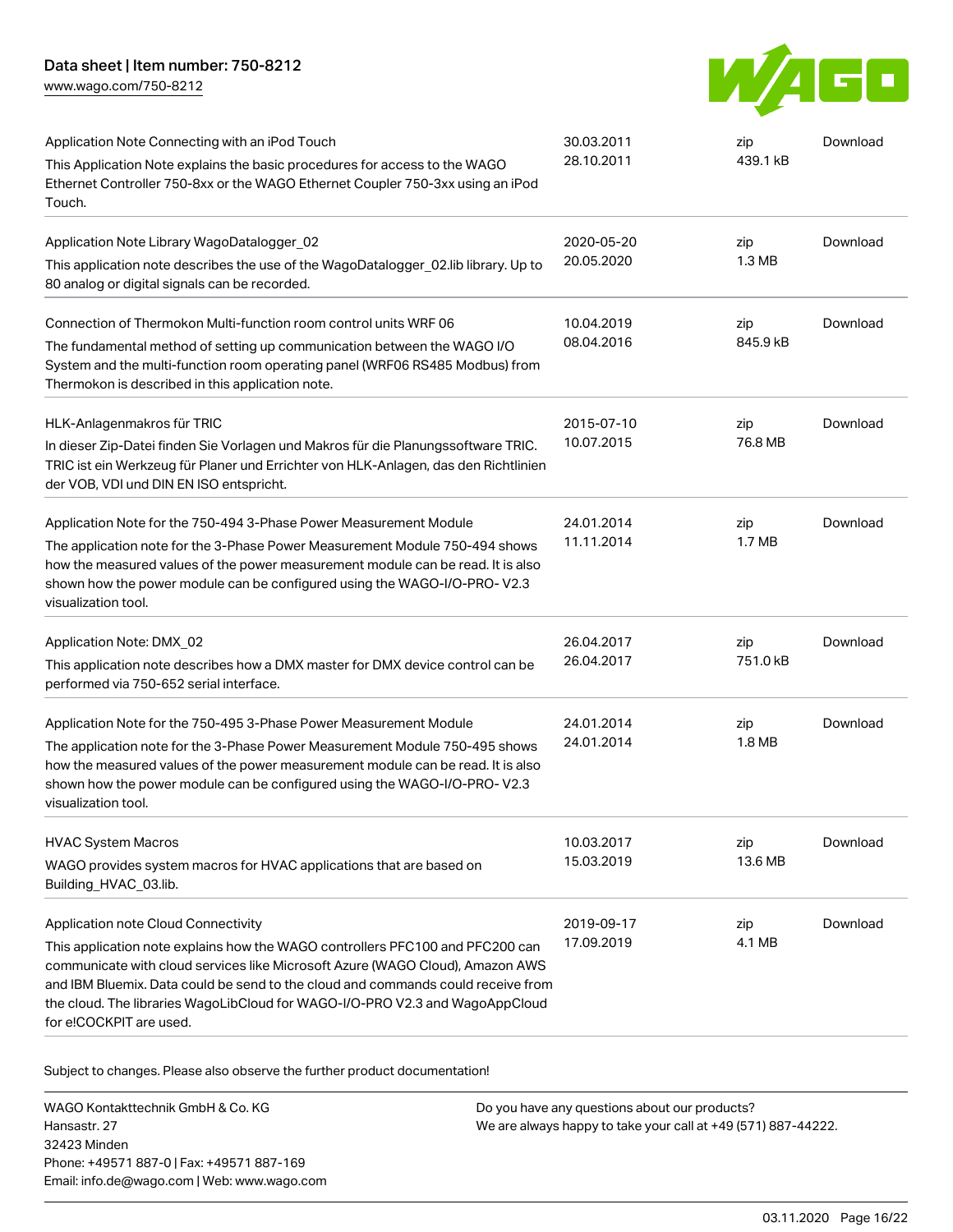[www.wago.com/750-8212](http://www.wago.com/750-8212)



| Application Note: EnOcean 06 Library<br>This application note describes how communication between the WAGO-I/O-<br>SYSTEM and different EnOcean wireless sensors can be implemented using the<br>EnOcean_06.lib library.                                                                                                                                                                                                                                                                                                        | 30.11.2016<br>30.11.2016                                                                                       | zip<br>842.0 kB          | Download |
|---------------------------------------------------------------------------------------------------------------------------------------------------------------------------------------------------------------------------------------------------------------------------------------------------------------------------------------------------------------------------------------------------------------------------------------------------------------------------------------------------------------------------------|----------------------------------------------------------------------------------------------------------------|--------------------------|----------|
| Anbindung der HKW-Elektronik Wetterprognose-Station WS-K xx T ModBus<br>Dieser Anwendungshinweis beschreibt, wie die Kommunikation zwischen dem<br>WAGO-I/O-System und einer HKW-Elektronik Wettterprognose-Station Kompakt<br>realisiert werden kann.                                                                                                                                                                                                                                                                          | V <sub>1.1</sub><br>07.07.2017                                                                                 | zip<br>781.1 kB          | Download |
| <b>Application Note Data Plotter</b><br>The Data Plotter is a Web application that can be used as a visualization tool for the<br>data logger. It allows the user to graphically display data captured by the data logger<br>library (WAGO Datalogger 02.lib for CODESYS V2.3 and WagoAppDatalogger for e!<br>COCKPIT from V1.2.100.6023).                                                                                                                                                                                      | 2020-09-17<br>17.09.2020                                                                                       | zip<br>6.7 MB            | Download |
| HART Tool Routing via ETHERNET with<br>750-820x/750-88x and CODESYS 2.3 (a116120)<br>This application note describes how to set up asset management systems, which<br>facilitate simple, efficient configuration of HART field devices.<br>With the Cerabar PMC51 (Endress+Hauser) as an example, a connection is<br>established from any HART sensor to a WAGO PROFIBUS Controller and a WAGO<br>ETHERNET Fieldbus Coupler. The configuration is made with the asset management<br>software WAGOframe, PACTware und FieldCare. | 1.0.0<br>22.03.2019                                                                                            | pdf<br>3.9 MB            | Download |
| Application Note Scheduler 03.lib<br>This application note describes different applications of the Scheduler_03.lib library.                                                                                                                                                                                                                                                                                                                                                                                                    | 20.05.2011<br>20.05.2011                                                                                       | zip<br>1.8 MB            | Download |
| Anwendungshinweis für die Steuerung eines Igus robolink<br>Der Anwendungshinweis beschreibt anhand einer Demoapplikation die Steuerung<br>eines Igus robolink® Roboterarms mit sechs Achsen. Als Steuerung wird ein Wago<br>PFC200 (Art.-Nr. 750-8202) verwendet.                                                                                                                                                                                                                                                               | 12.11.2015<br>12.11.2015                                                                                       | zip<br>1.3 <sub>MB</sub> | Download |
| Connection of a Thermokon Thanos SR L MODBUS room control unit to the WAGO-I<br>/O-SYSTEM<br>The fundamental method of setting up communication between the WAGO I/O<br>System and the Thanos SR L MODBUS room operating panel from Thermokon is<br>described in this application note.                                                                                                                                                                                                                                         | 02.05.2013<br>13.05.2013                                                                                       | zip<br>313.2 kB          | Download |
| Erreichen der Linuxkonsole des PFC200 (a100701)<br>Besonders bei Linux-basierten Geräten kann die Verwendung der Linux-Konsole des<br>Gerätes dem Entwickler helfen schnell an benötigte Informationen z.B. über die<br>Konfiguration des Gerätes zu gelangen. Dieser Anwendungshinweis beschreibt<br>verschiedene gängige Methoden die Linux-Konsole eines PFC200 von einem PC aus<br>zu Erreichen und zu Verwenden und mögliche Hürden, die dabei existieren.                                                                 | V1.0.0<br>29.08.2016                                                                                           | zip<br>521.3 kB          | Download |
| Application Note PowerMeasurement_03 Library                                                                                                                                                                                                                                                                                                                                                                                                                                                                                    | 19.01.2011                                                                                                     | zip                      | Download |
| Subject to changes. Please also observe the further product documentation!                                                                                                                                                                                                                                                                                                                                                                                                                                                      |                                                                                                                |                          |          |
| WAGO Kontakttechnik GmbH & Co. KG<br>Hansastr, 27<br>32423 Minden<br>Phone: +49571 887-0   Fax: +49571 887-169<br>Email: info.de@wago.com   Web: www.wago.com                                                                                                                                                                                                                                                                                                                                                                   | Do you have any questions about our products?<br>We are always happy to take your call at +49 (571) 887-44222. |                          |          |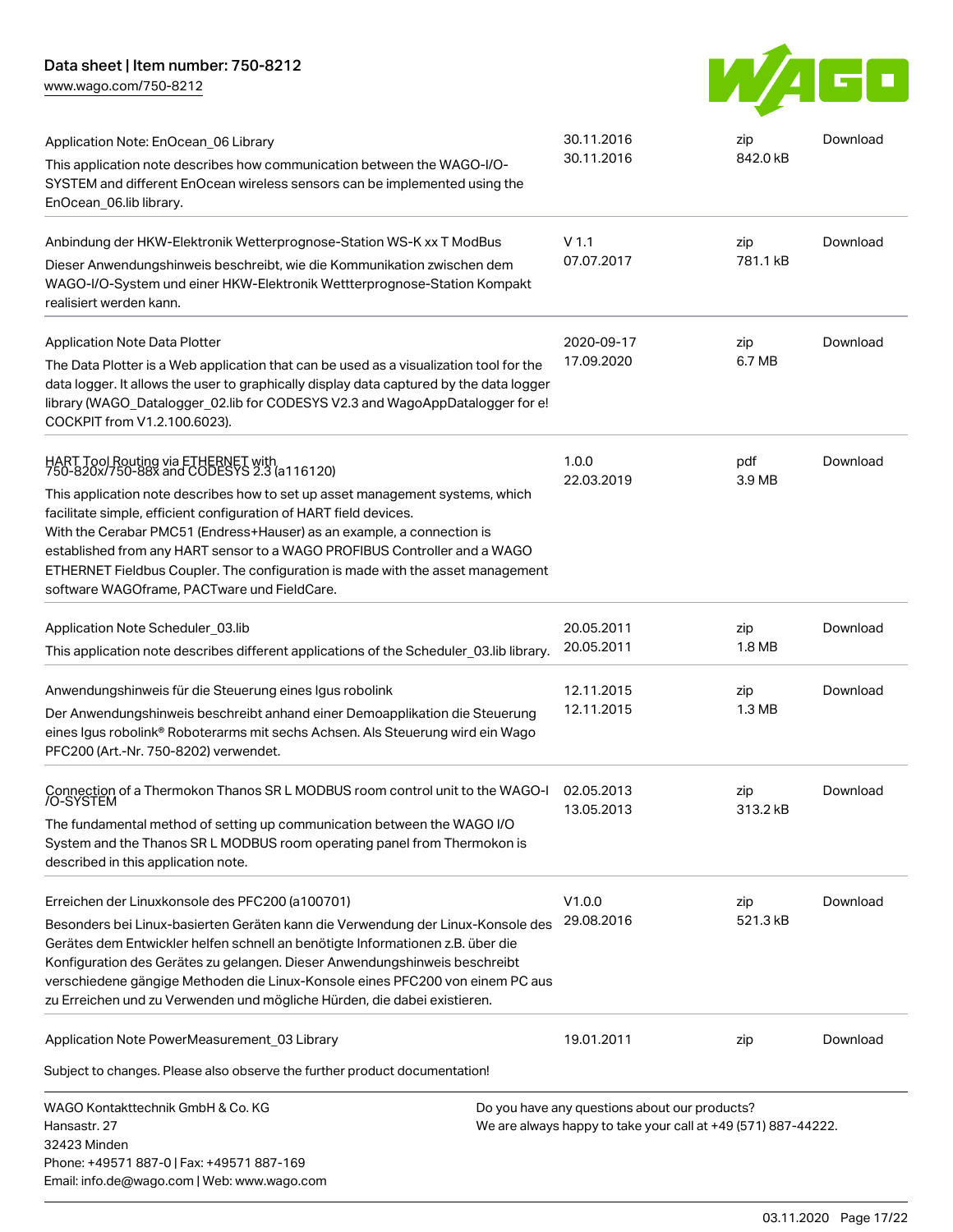Email: info.de@wago.com | Web: www.wago.com

[www.wago.com/750-8212](http://www.wago.com/750-8212)



| This application note describes how current, voltage, effective power, power factor<br>and energy consumption can be measured using 3-phase power measurement<br>modules (750-493).                                                                                                                    | 19.03.2012                                                                                                     | 954.5 kB          |          |
|--------------------------------------------------------------------------------------------------------------------------------------------------------------------------------------------------------------------------------------------------------------------------------------------------------|----------------------------------------------------------------------------------------------------------------|-------------------|----------|
| Application Note Weather Station Elsner P03 Modbus                                                                                                                                                                                                                                                     | 01.12.2011                                                                                                     | zip               | Download |
| This application note describes how communication can be set up between the<br>WAGO I/O System and the ELSNER P03/3 weather station with a Modbus interface.                                                                                                                                           | 28.10.2011                                                                                                     | 275.6 kB          |          |
| GRUNDFOS GENIbus interface, application note                                                                                                                                                                                                                                                           | 20.03.2017                                                                                                     | zip               | Download |
| This application note describes how communication between the WAGO-I/O-<br>SYSTEM and the Grundfos MAGNA series circulation pumps can be performed via<br>GENIbus interface.                                                                                                                           | 20.03.2017                                                                                                     | 286.6 kB          |          |
| Connection of DMX devices to the WAGO-I/O-SYSTEM via the ArtNet-DMX STAGE-<br><b>PROFI 1.1</b>                                                                                                                                                                                                         | 11.01.2013<br>11.01.2013                                                                                       | zip<br>1.5 MB     | Download |
| This application note describes connecting the ArtNet-DMX STAGE-PROFI 1.1 to the<br>WAGO-I/O-SYSTEM. The ArtNet-DMX STAGE-PROFI 1.1 can be operated as a DMX<br>master and a DMX slave.                                                                                                                |                                                                                                                |                   |          |
| Application Note: MpBus_03 Library                                                                                                                                                                                                                                                                     | 2020-08-14                                                                                                     | zip               | Download |
| This Application Note explains how a WAGO fieldbus controller sets up<br>communication to the MP-bus actuators via the MP-bus master module (750-643).                                                                                                                                                 | 14.08.2020                                                                                                     | 526.0 kB          |          |
| Application Note Library ModuleAccess_01                                                                                                                                                                                                                                                               | 05.01.2016                                                                                                     | zip               | Download |
| These instructions describe the use of the ModuleAccess_01.lib library using 4<br>examples.                                                                                                                                                                                                            | 29.01.2016                                                                                                     | 1.0 <sub>MB</sub> |          |
| Application note for installing a MySQL-Server on a PFC-Controller<br>This Application Note explains how a MySQL-Server can be set up and used on a PFC<br>200. The Application shows how measurement values of the 3-Phase Power<br>Measurement Module can be written into a database.                | $V$ 1.0.4<br>16.05.2019                                                                                        | zip<br>4.5 MB     | Download |
| Application note: DALI 753-647 Configuration Interface                                                                                                                                                                                                                                                 | V1.0.2                                                                                                         | zip               | Download |
| This application note describes the WAGO DALI Configurator, the integration of the<br>DALI visualization for configuring various sensor types and the implementation in a<br>program.                                                                                                                  | 29.04.2019                                                                                                     | 3.1 MB            |          |
| Using the web visualization with Java™ runtime environment (JRE, JVM) 7 update 51<br>(7u51)(a500690)                                                                                                                                                                                                   | V1.2.4<br>26.02.2019                                                                                           | zip<br>5.0 MB     | Download |
| Oracle announced an update (7u51) for their Java™ runtime environment for the 14th<br>of January 2014 which might have an impact on the use of the WAGO web<br>visualization with Controller, PERSPECTO CP devices and WAGO-IO-IPCs. For more<br>details please have a look into our application note. |                                                                                                                |                   |          |
| <b>Application Note e!COCKPIT</b>                                                                                                                                                                                                                                                                      |                                                                                                                |                   |          |
| e!COCKPIT application note WagoAppCloud                                                                                                                                                                                                                                                                | 2019-10-21                                                                                                     | zip               | Download |
| Subject to changes. Please also observe the further product documentation!                                                                                                                                                                                                                             |                                                                                                                |                   |          |
| WAGO Kontakttechnik GmbH & Co. KG<br>Hansastr. 27<br>32423 Minden<br>Phone: +49571 887-0   Fax: +49571 887-169                                                                                                                                                                                         | Do you have any questions about our products?<br>We are always happy to take your call at +49 (571) 887-44222. |                   |          |

03.11.2020 Page 18/22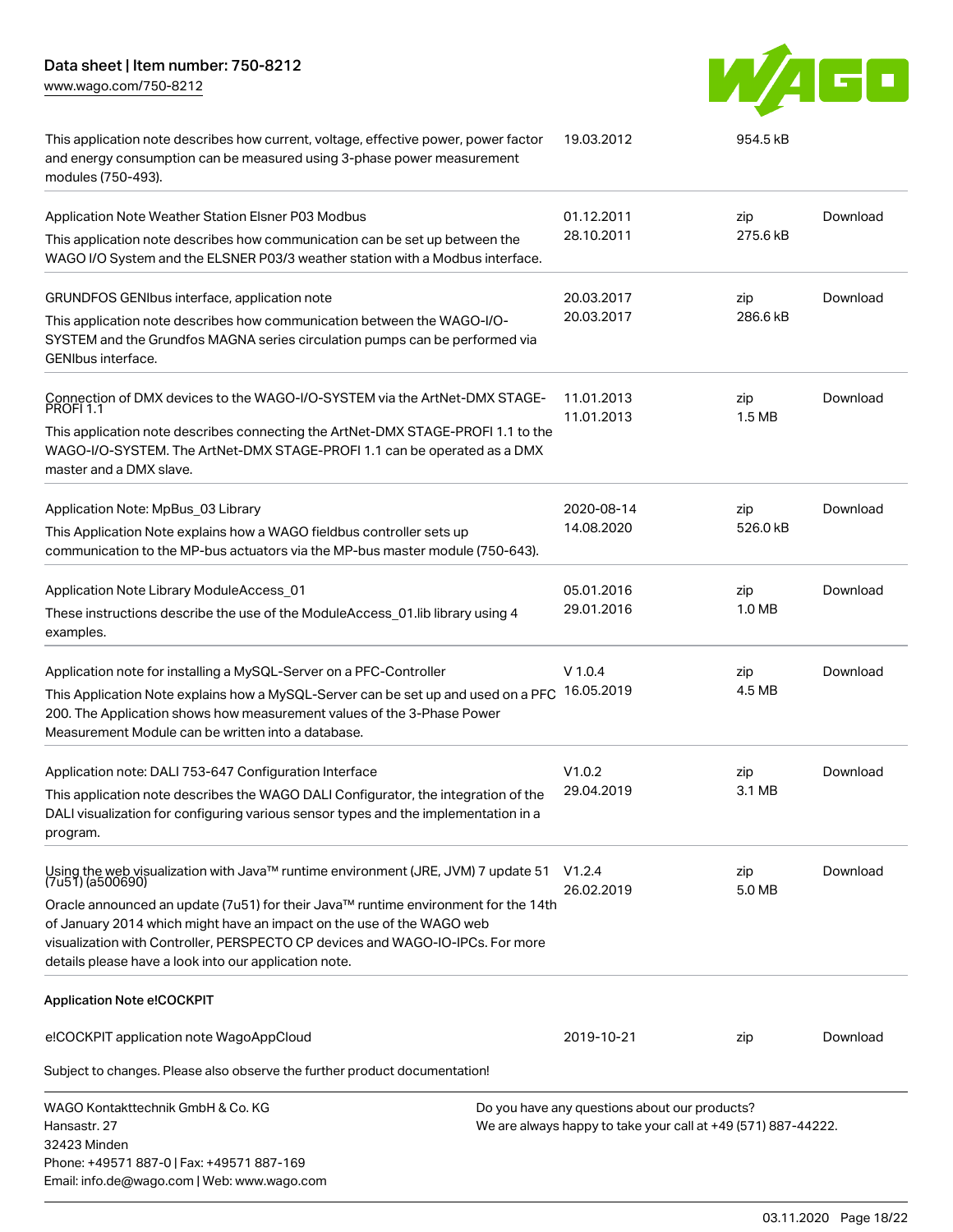**AGO** W

| This application note explains how the WAGO controllers PFC100 and PFC200 can<br>communicate with cloud services like Microsoft Azure (WAGO Cloud), Amazon AWS<br>and IBM Bluemix. Data could be send to the cloud and commands could receive from<br>the cloud. The libraries WagoLibCloud for WAGO-I/O-PRO V2.3 and WagoAppCloud<br>for e!COCKPIT are used.                                                                                                                                                      | 21.10.2019               | 3.9 <sub>MB</sub> |          |
|--------------------------------------------------------------------------------------------------------------------------------------------------------------------------------------------------------------------------------------------------------------------------------------------------------------------------------------------------------------------------------------------------------------------------------------------------------------------------------------------------------------------|--------------------------|-------------------|----------|
| SNMP Communication (a500850)<br>This application note explains how the WAGO controllers PFC100 and PFC200 can<br>communicate via SNMP: Sending traps / inform notifications, creating an MIB and<br>using the controller as an SNMP agent. To do so, the SNMP-specific libraries for<br>WAGO-I/O-PRO V2.3 and e!COCKPIT are used.                                                                                                                                                                                  | V1.1.0<br>20.02.2020     | zip<br>3.8 MB     | Download |
| HART Tool Routing via ETHERNET with 750-820x and e!RUNTIME (a116130)<br>This application note describes how to set up asset management systems, which<br>facilitate simple, efficient configuration of HART field devices.<br>With the Cerabar PMC51 (Endress+Hauser) as an example, a connection is<br>established from any HART sensor to a WAGO PROFIBUS Controller and a WAGO<br>ETHERNET fieldbus coupler. The configuration is made with the asset management<br>software WAGOframe, PACTware und FieldCare. | 1.0.0<br>22.03.2019      | pdf<br>2.9 MB     | Download |
| eCOCKPIT application note installation MySQL-Server<br>This Application Note explains how a MySQL-Server can be set up and used on a PFC<br>200. The Application shows how measurement values of the 3-Phase Power<br>Measurement Module can be written into a database.                                                                                                                                                                                                                                           | 2019-09-09<br>09.09.2019 | pdf<br>1.9 MB     | Download |

### Libraries

### Library

| WagoLibLed<br>This library contains function blocks that can be used for control and querying of the<br>user LEDs and for querying of the status LEDs. Depending on the device design, not<br>all of the user or status LEDs may be provided.                                                                                                                               | 1.0.0                                         | pdf<br>516.5 kB | Download |
|-----------------------------------------------------------------------------------------------------------------------------------------------------------------------------------------------------------------------------------------------------------------------------------------------------------------------------------------------------------------------------|-----------------------------------------------|-----------------|----------|
| WagoConfigToolLIB<br>The library WagoConfigToolLIB. Iib library provides function blocks for accessing the<br>device configuration (e.g., network settings, data and time, ongoing services).                                                                                                                                                                               | 1.0.0                                         | pdf<br>349.1 kB | Download |
| WagoLibDiagnosticIDs<br>This library is used to take part in an internal diagnostics protocol via an IEC-61131<br>application. You can define your own IDs and provide your own texts for this. You can<br>also transmit your own diagnostics IDs. Diagnostics generated in this manner are<br>saved in the system log and displayed in text form, for example, in the WBM. | 1.0.0                                         | pdf<br>298.2 kB | Download |
| WagoLibNetSnmpManager<br>Subject to changes. Please also observe the further product documentation!                                                                                                                                                                                                                                                                         | 1.1.0                                         | pdf<br>1.1 MB   | Download |
| WAGO Kontakttechnik GmbH & Co. KG                                                                                                                                                                                                                                                                                                                                           | Do you have any questions about our products? |                 |          |

Hansastr. 27 32423 Minden Phone: +49571 887-0 | Fax: +49571 887-169 Email: info.de@wago.com | Web: www.wago.com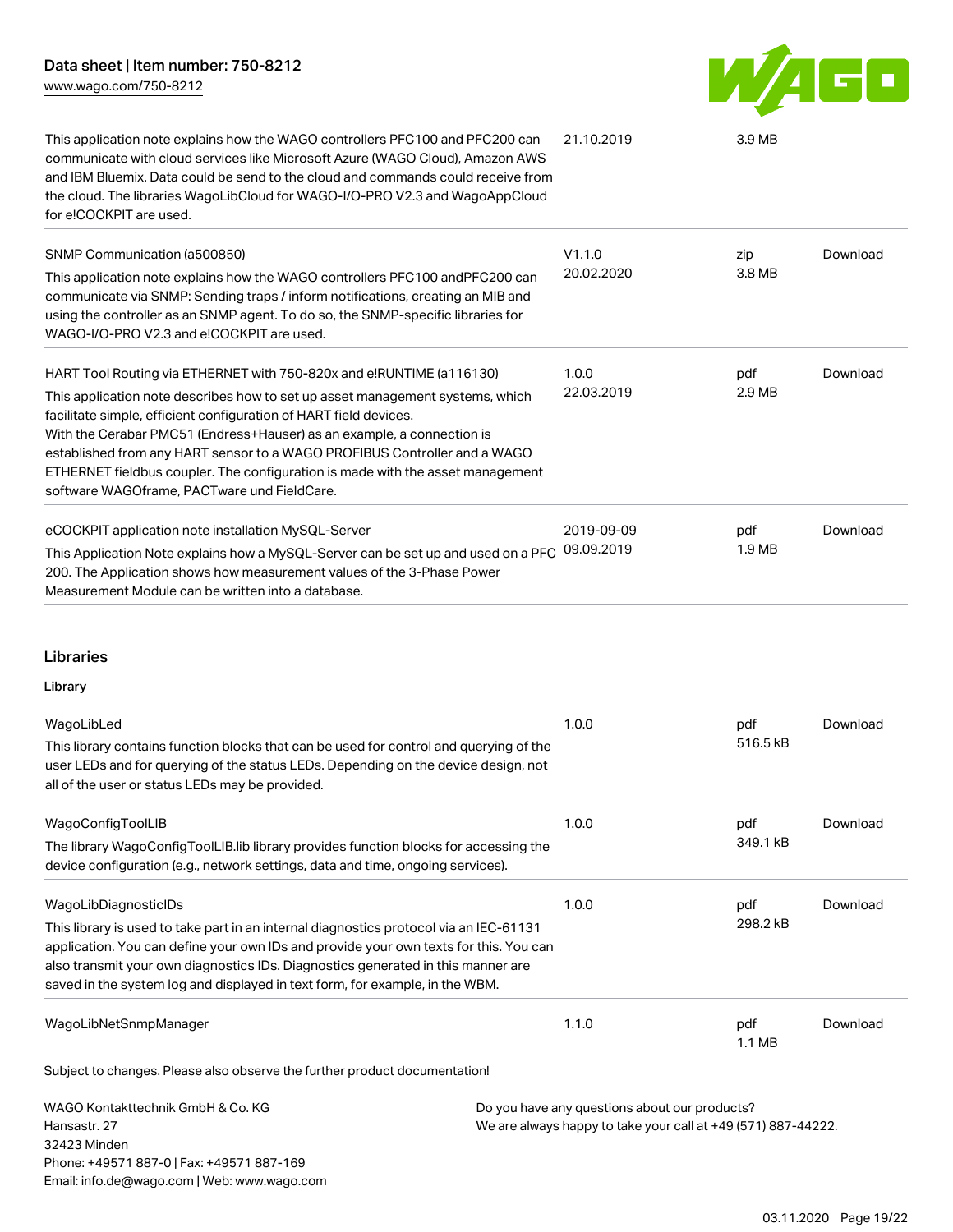[www.wago.com/750-8212](http://www.wago.com/750-8212)



The "WagoLibNetSnmpManager.lib" library is used to implement SNMP manager functions. This makes it possible to access other SNMP agents as well as call and modify OIDs via an IEC program.

| 265.7 kB<br>zip |          |
|-----------------|----------|
|                 |          |
| 2.2 MB          | Download |
|                 |          |
| zip             | Download |
| 678.8 kB        |          |
| zip             | Download |
| 57.6 kB         |          |
|                 |          |

| e!COCKPIT<br>Register at no cost and test our engineering software for 30 days. | $V$ 1.7.0.5<br>01.07.2020 | <b>ZIP</b><br>2.8 GB | Download |
|---------------------------------------------------------------------------------|---------------------------|----------------------|----------|
| <b>Configuration and Commissioning Software</b>                                 |                           |                      |          |
| WAGO-IO-PRO Demo-Version (759-912) / Serie 750, 758 und 762                     | 2.3.9.55<br>03.07.2015    | zip<br>108.3 MB      | Download |

### Runtime Software

### Linux® Toolchain

| Linux <sup>®</sup> Board Support Package (BSP)                                  | 2018.2.8.FW(11)35 | <b>TXT</b> | Download |
|---------------------------------------------------------------------------------|-------------------|------------|----------|
| With the PFC BSP, WAGO offers Linux® enthusiasts the opportunity to compile the | 27.08.2018        | 14.1 kB    |          |
| PFC firmware themselves, and to expand it according to their own wishes.        |                   |            |          |

The WAGO PFC BSP includes a Pengutronix build environment, optimized for the PFC, and the OSELAS Toolchain, which open up the following possibilities, among others:

Subject to changes. Please also observe the further product documentation!

WAGO Kontakttechnik GmbH & Co. KG Hansastr. 27 32423 Minden Phone: +49571 887-0 | Fax: +49571 887-169 Email: info.de@wago.com | Web: www.wago.com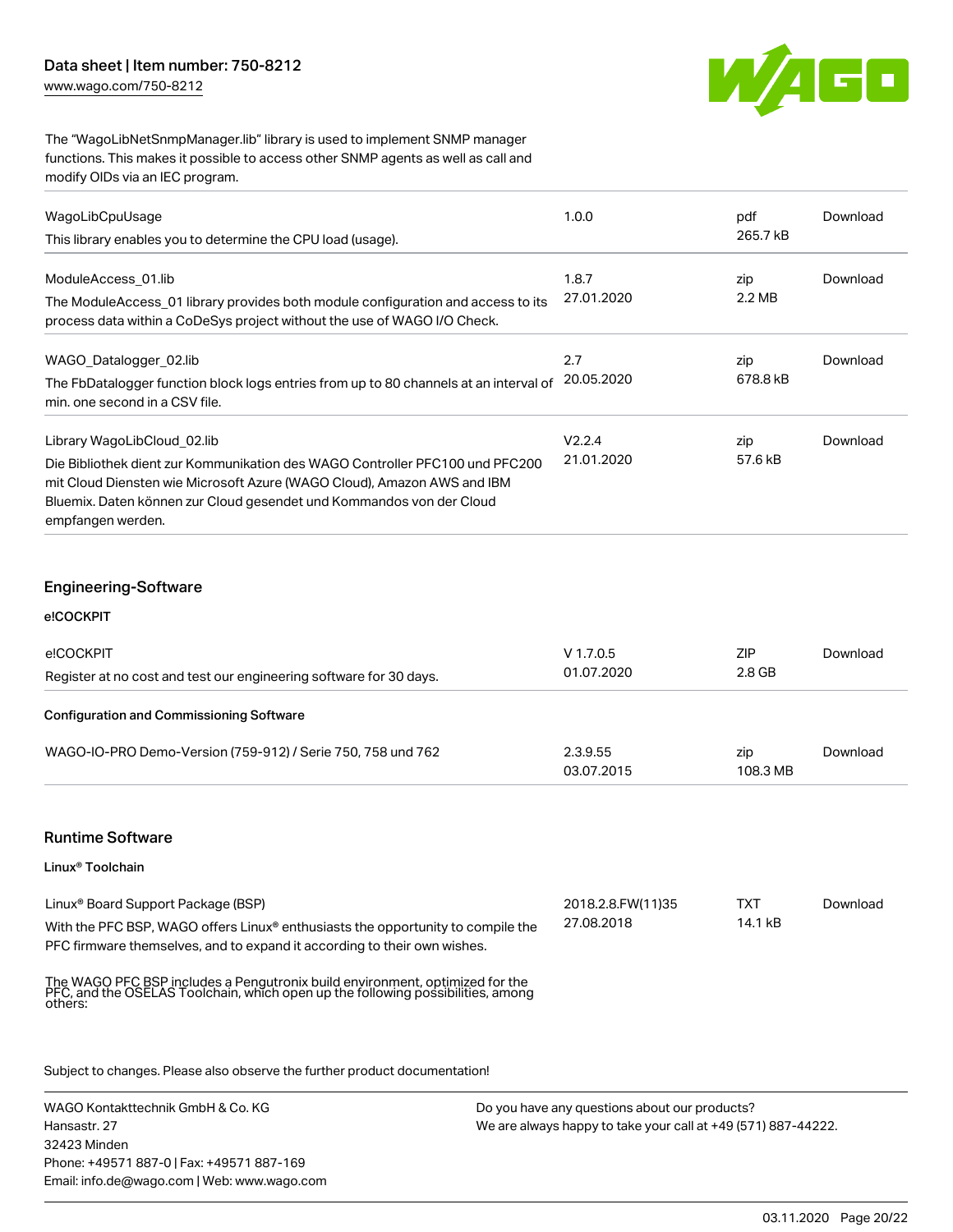

- $\blacksquare$ Expanding the firmware functions using open source packages like: Python, SQLite3, PHP, etc.
- Compiling their own C/C++ applications with direct or indirect bus access to the local bus, CANopen, or PROFIBUS.
- Compiling external libraries using CODESYS V2 to expand the PLC applications.
- П There are detailed instructions for many of these tasks and ideas (see How To's).

#### Firmware

| Firmware: 750-8212 Controller PFC200: 2nd Generation: 2 x ETHERNET, RS-232/- |            | zin     | Download |
|------------------------------------------------------------------------------|------------|---------|----------|
| 485; light gray                                                              | 22.07.2020 | 86.5 MB |          |

### Software Solutions (Applications)

#### Energy data management

| Software for Application Energy Data Management EDM                                   | 2020-09-18 | ZIP.     | Download |
|---------------------------------------------------------------------------------------|------------|----------|----------|
| With our energy data management, EDM, solution, you can record and visualize your     | 18.09.2020 | 356.9 MB |          |
| measurement data of different media and parameters in no time. Continuous             |            |          |          |
| collection and monitoring provide the basis for the resource-efficient energy usage - |            |          |          |
| the environment will thank you and your operating costs will be minimized. And by the |            |          |          |
| way, the normative conformity according to DIN EN 50001 for the energetic             |            |          |          |
| evaluation is part of the package.                                                    |            |          |          |

### Application-Based Controller Redundancy

| Application-Based Controller Redundancy                                                                                                                                                                                                                                                                                                                                                     | 2020-05-20<br>20.05.2020 | zip<br>179.8 MB | Download |
|---------------------------------------------------------------------------------------------------------------------------------------------------------------------------------------------------------------------------------------------------------------------------------------------------------------------------------------------------------------------------------------------|--------------------------|-----------------|----------|
| Increase availability in central ship alarm systems with WAGO's Application-Based<br>Controller Redundáncy (ACR).                                                                                                                                                                                                                                                                           |                          |                 |          |
| The licensed software library (2759-0245/0211-1000) and an <i>elCOCKPIT</i> redundancy framework (LINK) allows you to easily program and operate redundant master PLCs in single point of failure (SPOF) tolerant systems.                                                                                                                                                                  |                          |                 |          |
| A large number of the available 750 Series I/O Modules can be integrated into the system via Smart Couplers. These decentralized PLCs automatically recognize the<br>input and output modules, which makes commissioning easy. The redundant<br>communication of the two Master PLCs and the Smart Couplers is performed either<br>via two separate networks (Dual-LAN) or a ring topology. |                          |                 |          |
| These Master PLCs (2nd generation PFC200) communicate with higher-level SCADA<br>systems, for example, via the Modbus TCP protocol.                                                                                                                                                                                                                                                         |                          |                 |          |
| <b>Weather-Station</b>                                                                                                                                                                                                                                                                                                                                                                      |                          |                 |          |
|                                                                                                                                                                                                                                                                                                                                                                                             | 2.0.2                    | ZIP             | Download |

31.08.2020

### Lighting management

Subject to changes. Please also observe the further product documentation!

| WAGO Kontakttechnik GmbH & Co. KG           | Do you have any questions about our products?                 |
|---------------------------------------------|---------------------------------------------------------------|
| Hansastr. 27                                | We are always happy to take your call at +49 (571) 887-44222. |
| 32423 Minden                                |                                                               |
| Phone: +49571 887-0   Fax: +49571 887-169   |                                                               |
| Email: info.de@wago.com   Web: www.wago.com |                                                               |

106.0 MB